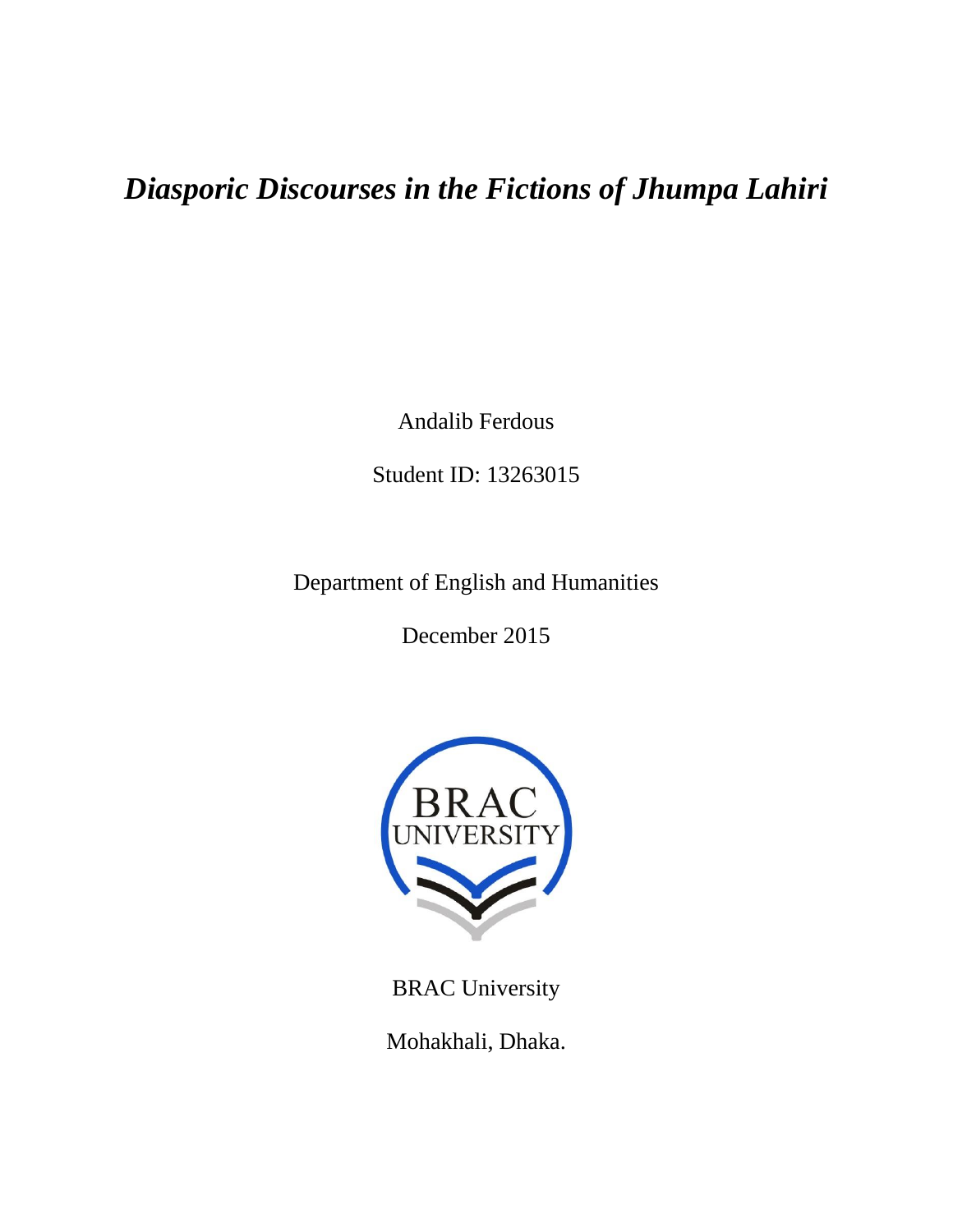# *Diasporic Discourses in the Fictions of Jhumpa Lahiri*

A Thesis Submitted To

## **Rukhsana Rahim Chowdhury**

The Department of English and Humanities

Of BRAC University

by

## **Andalib Ferdous**

Student ID: 13263015

In Partial Fulfillment of the Requirements

For The Degree of

Master of Arts in English

December 2015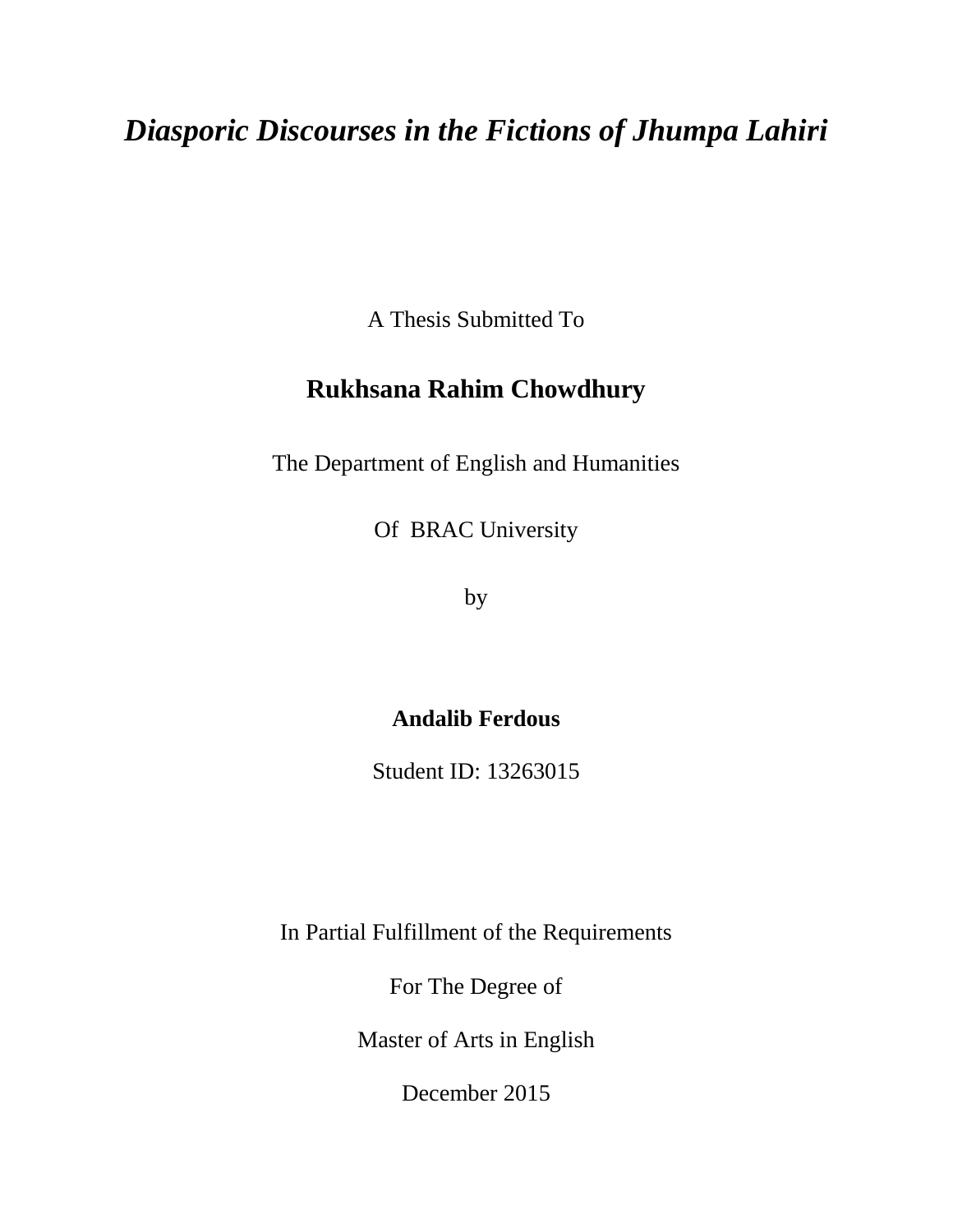# **Acknowledgements**

First and foremost my thanks to the Almighty Allah SWT for keeping me healthy and motivated throughout the period of my thesis writing and for giving me the ability to complete my work perfectly on time. I am thankful to my supervisor Rukhsana Rahim Chowdhury. Without her support and encouragement I would not be able to complete my paper. Very special thanks to my husband Manzur Rahman Topu for his constant support, love and care during this emotional journey. I am grateful to my parents for believing in me and showering me with endless blessings and prayers. I must thank my mother in law for being there for me and helping me with her kind words and motivation. This paper would not be completed without all the blessings and encouragement that I have received and I dedicate my paper to all my well-wishers.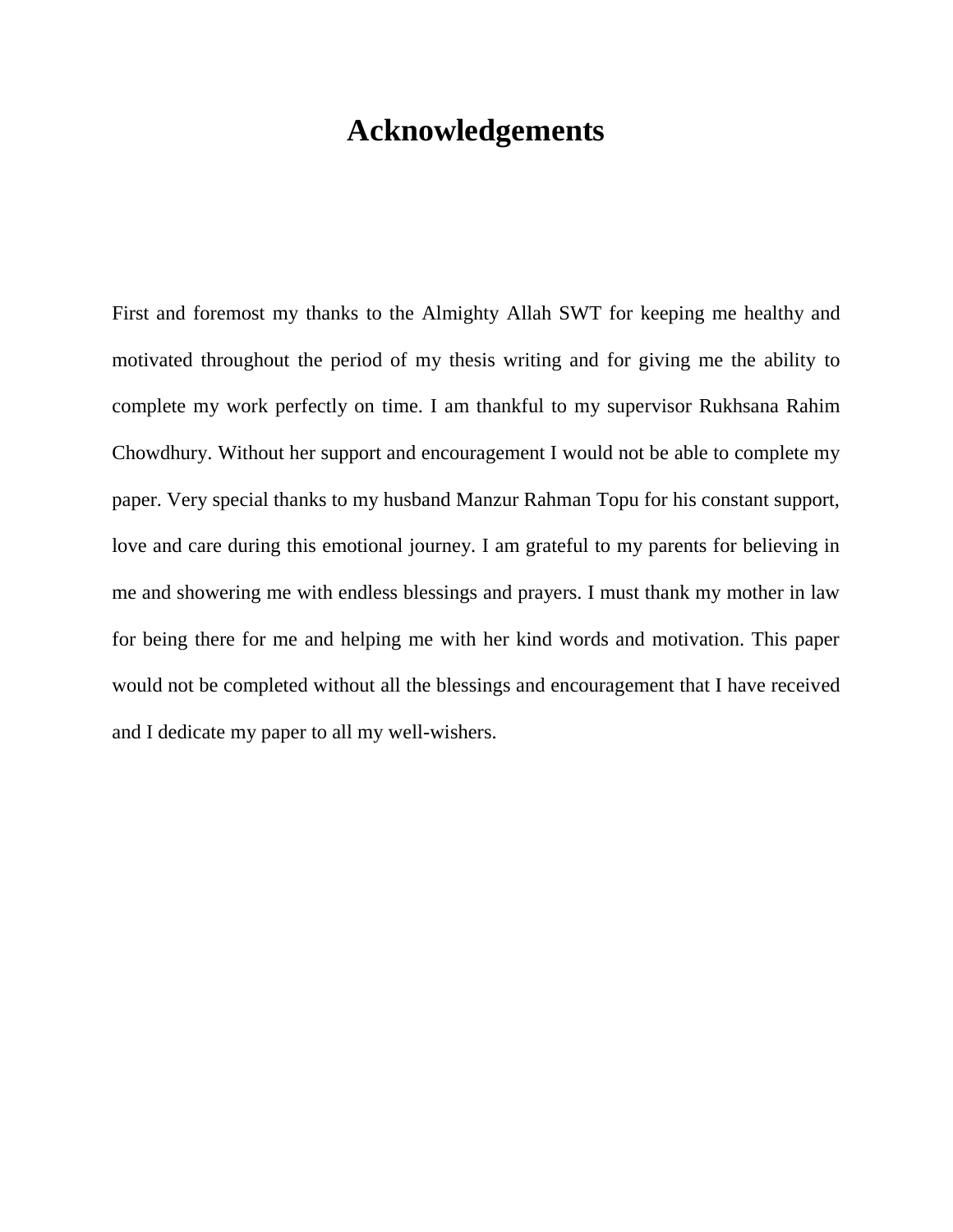# **Table of Contents**

| Abstract                   |                                                                | 01 |
|----------------------------|----------------------------------------------------------------|----|
| Chapter One : Introduction |                                                                | 02 |
|                            | Chapter Two : The Namesake                                     | 16 |
|                            | Chapter Three : Interpreter of Maladies and Unaccustomed earth | 24 |
| Chapter Four : Conclusion  |                                                                | 34 |
| End-text citation          |                                                                | 36 |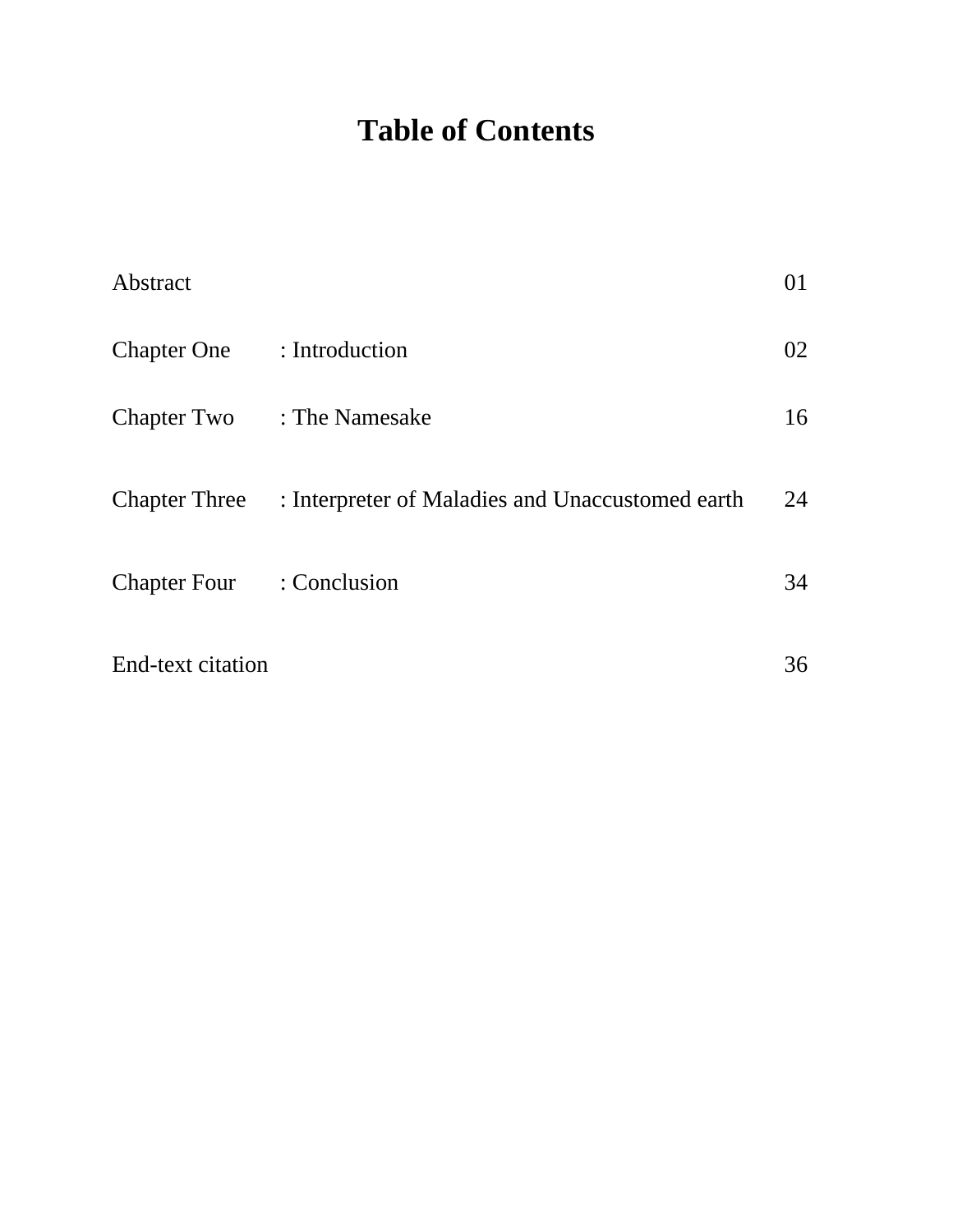### **Abstract**

Man has always been in quest for a better life. Since the very beginning of the world till today's advanced period the exploration continued. Man moves from one place to other in search for the comfort and prosperity. Often they leave their homelands to create a better future. Diaspora writing deals with this type of movements and reveals certain features that are similar to the experience. Jhumpa lahiri is one of the famous Indian American authors who are much-admired chronicler of the Bengali immigrant experience. Her works portrays the migrant's experiences and their attachment to the homeland along with their urge to belong in the settled land for the betterment of the economic and social life. This paper will explore the various diasporic aspects in the fictions of Jhumpa lahiri especially the short story collections in *Interpreter of Maladies (1999)* and *Unaccustomed Earth (2008)* following her first novel *The Namesake (2003).* It is very significant that Jhumpa Lahiri is the child of Indian migrant and she thinks that the question of identity is always a difficult one for those who are culturally displaced and growing up in two worlds simultaneously. The condition of people living in diaspora is always a dual state which creates confusion and clashes. Identity and sense of dislocation, alienation and other issues that expatriates deal with. Diaspora is all about the creation of new identities in a new cultural space. Lahiri's works manifest the notion of being uprooted from homeland and also put emphasize on the quest for blending in the host country. Her characters try to become a "new- self" without really letting go of the "old – self" and thus creates stories that display universal appeal. Lahiri pursues contradictory ways in handling the issues of diasporic life which makes her writing a delicate and poised voice within the Indian and world diasporic literature.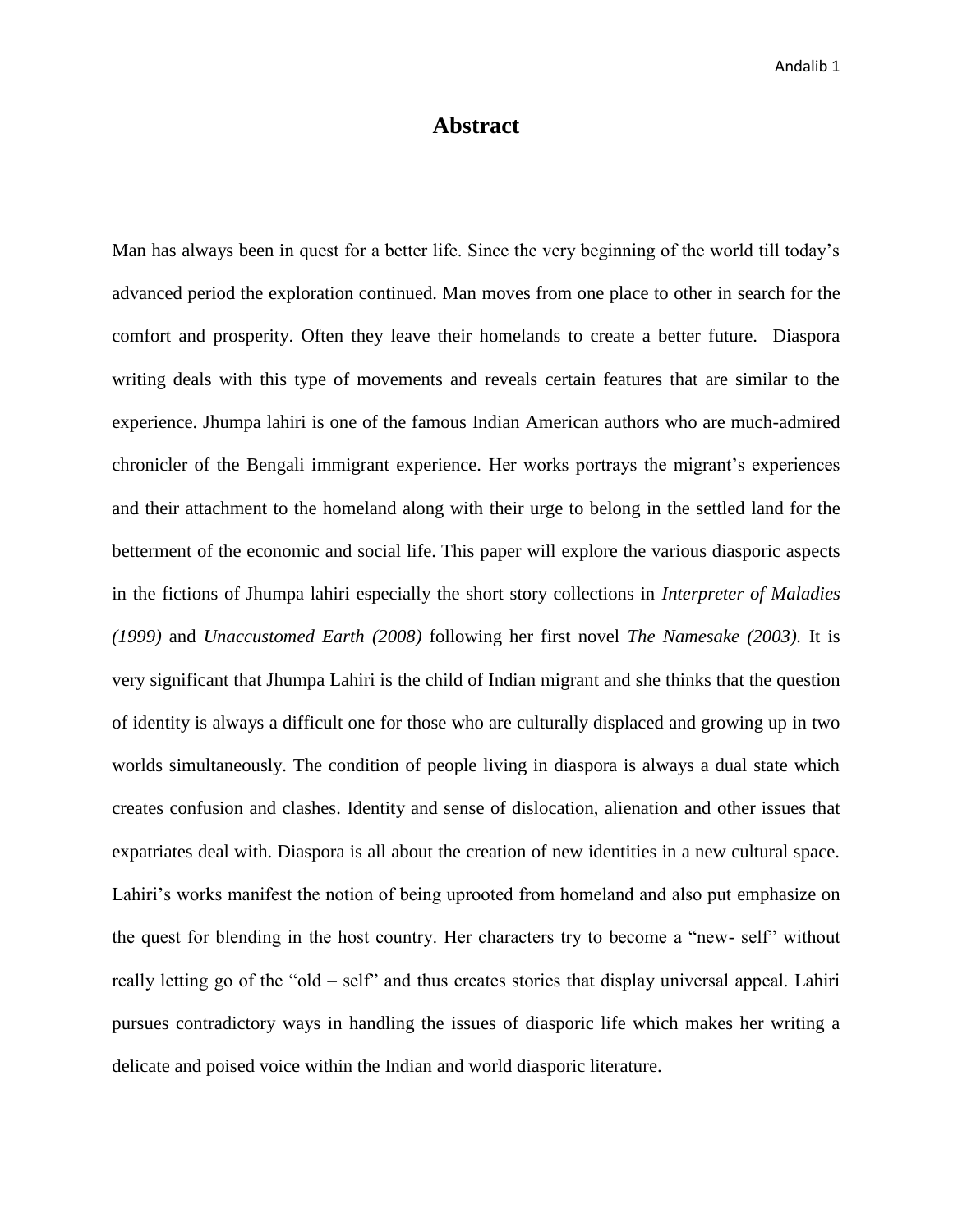### **Chapter One: Introduction**

"All Diasporas are unhappy, but every diaspora is unhappy in its own way. Diaspora refer to people who do not feel comfortable with their non-hyphenated identities as indicated on their passport…They are precariously lodged within an episteme of real or imagined displacements, self-imposed sense of exile; they are haunted by specters, by ghosts arising from within that encourage irredentist or separatist movements."

- (Vijay Mishra, The Literature of Indian Diaspora: Theorizing the Diasporic imaginary)

The detachment from one's native land and culture gives a certain kind of trauma to the soul but still people try harder to blend and seize the moments of settling down into that whole new world. People often pay price for the relocation they chose to make and in Lahiri's fictions we are told such stories of dislocation, assimilation, in betweenness and moments of happiness and prosperity. Diaspora Literature not only sings stories of heartbreak and inferiority but it also is telling about the moments of pride, honor and prosperity. That is why Lahiri's work is significant and also a very detailed medium of knowing about diaspora writing. The dislocated people living in exile know that this exile does not come with the reward of homecoming rather it's a different kind of banishment and it often projects positivity rather than negativity.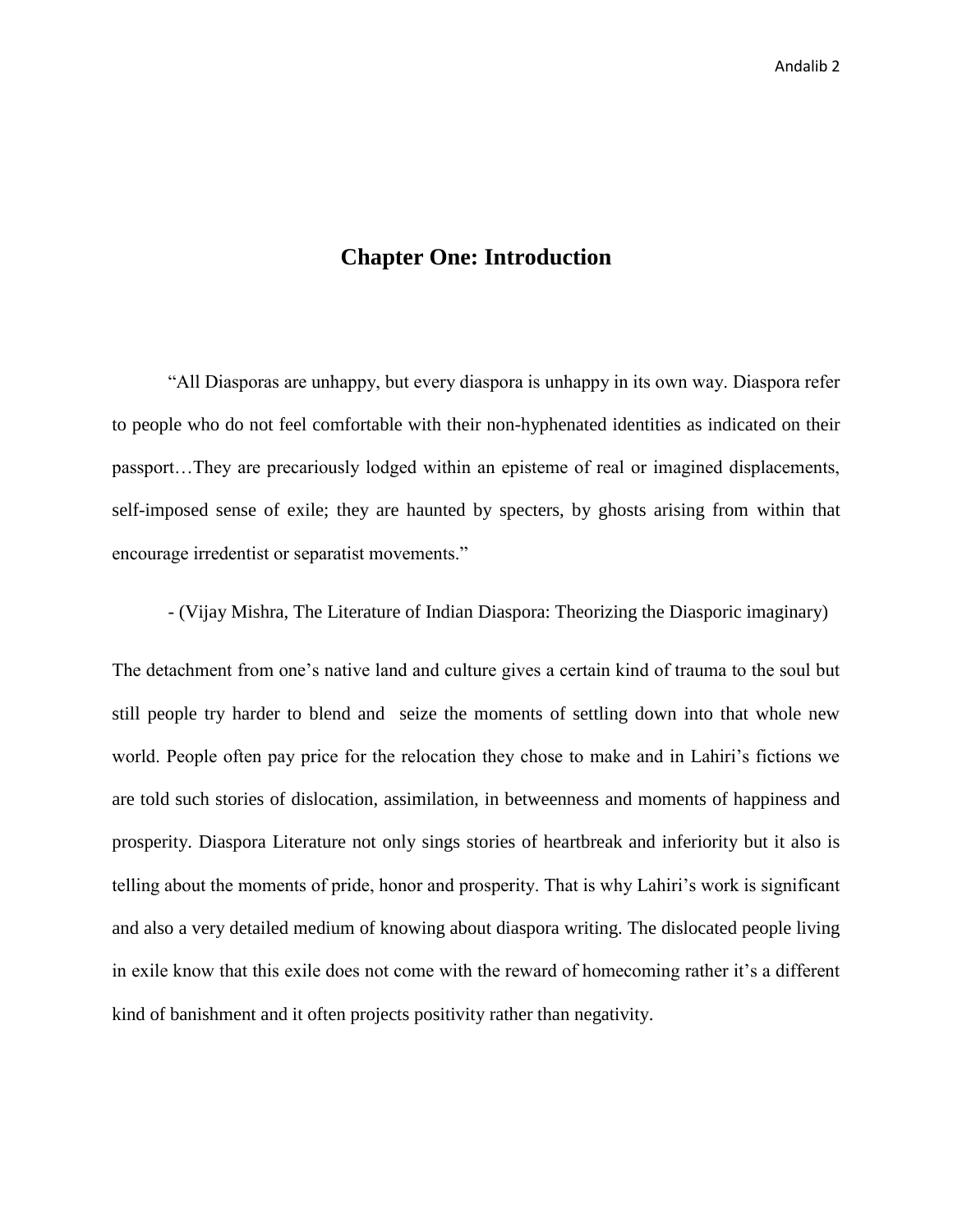Andalib 3

There are two different kinds of displacement. Exile describes the predicament of individuals and Diaspora refers to the collective experience of groups of peoples. Exile involves loss of home; diaspora suggests a home-away-from-home. But there is more to these concepts than simply displacement as traumatic and fundamental as that is. Exile is immediate, brings with it rupture and removal, is forced, and consequently tends to reinforce boundary markers. Diaspora, on the other hand, may be all of those things and it may be chosen, may be inherited. Diaspora might involve being thrown out of homeland, but might equally be a state of stability and settled life. It might involve loss of identity, but it might simply imply a 'different' identity from a dominant, host culture.

'Exile' is a sub-set of 'diaspora', not the other way around. Such a reversal of discernment brings a number of implications in its train. Most immediately, it is clear that 'diaspora' is an expression both of judgment and of grace.

Diaspora according to the Oxford Dictionaries Online is closely related to the dispersion of the Jews beyond Israel and it also is defined as "the dispersion or spread of any people from their original homeland". According to Professor Kevin Kenny author of Diaspora: A Very Short Introduction the scholars of Alexandria translated the first five books of Hebrew Bible into Greek where the verb diaspeirein and the noun diasporá described a condition of spiritual anguish accompanying the dispersal of the Jews by an angry God. But in the twentieth century the term Diaspora has been used by the globally scattered people mostly the first ones were the Americans and African descents. Since the Second World War the idea of Diaspora has become larger and because of the decolonization of the groups of people from their native lands this idea has got a significant usage among the migrated people like Asian, Africans etc.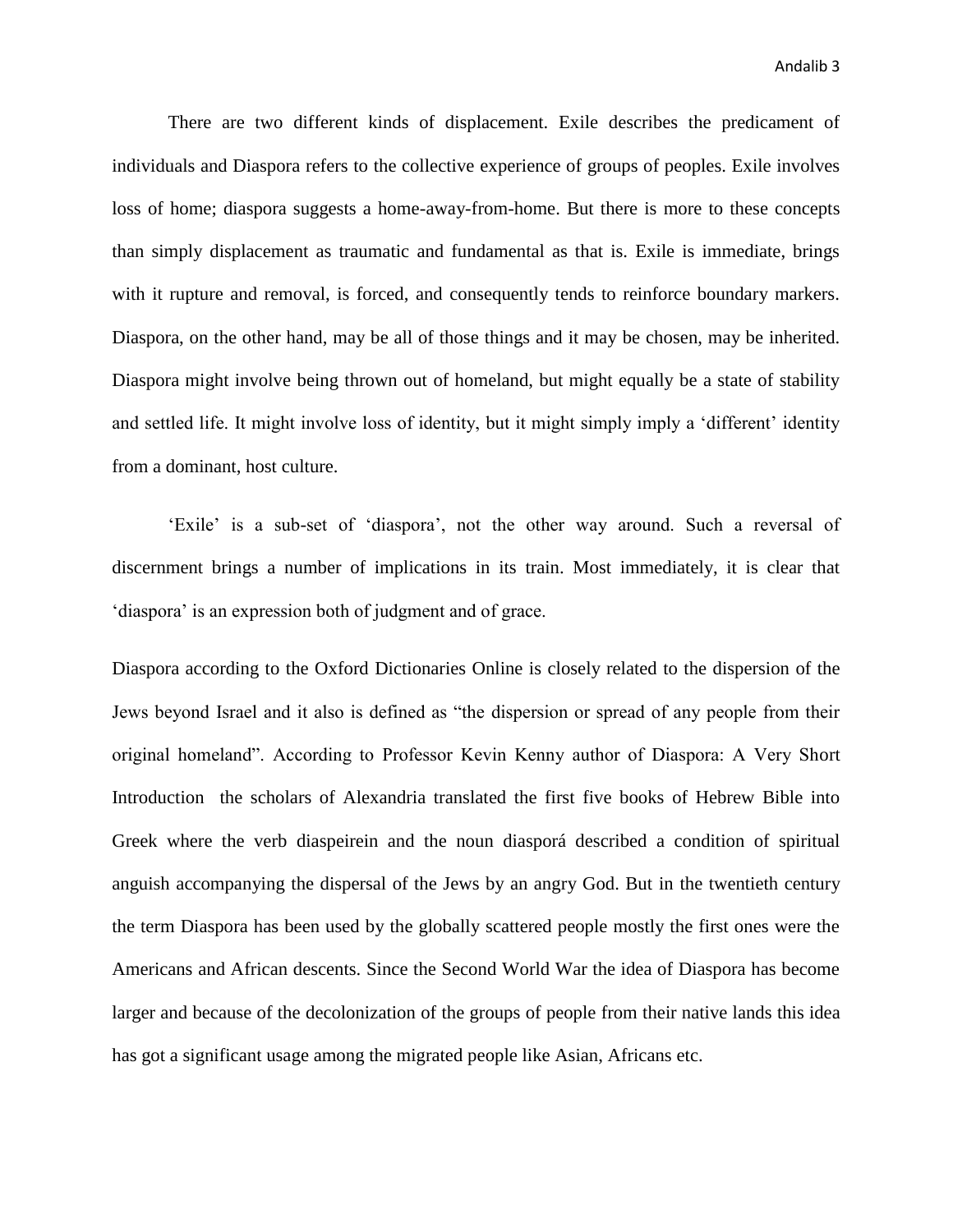Even though the term Diaspora stands for displacement but it is not the final one and especially in today's world Diaspora denotes a wider meaning with variations. D. S. Sujaritha in her essay "A Reading of Diaspora Literature" mentions Martin Bauman's definition of diaspora according to its ambiguity and abstract nature, "the idea of Diaspora has been celebrated as expressing notions of hybridity, heterogeneity, identity, fragmentation and (re)construction, double consciousness, fractures of memory, ambivalence, roots and routes, discrepant cosmopolitanism, multi-locationality and so forth".

William Safran is one of the first authors to be published in the review *Diaspora* (1991) edited by Kaching Toloyan. In his essay "*Diasporas in Modern Societies: Myths of Homeland and Return"* Safran suggests that in his view the term diaspora could be considered as a "metaphoric designation" and be could be applied to various populations such as expatriates, refugees, migrants etc. He mentions the definition given by Walker Conor which sees diaspora as "segment of people living outside the homeland". Safran in his essay extended the definition of Conor and added some of the characteristics he thinks the expatriates have had. The following characteristics are : 1) they, or their ancestors, have been dispersed from a specific original 'center' to two or more 'peripheral," or foreign, regions; 2) they retain a collective memory, vision, or myth about their original homeland--its physical location, history, and achievements; 3) they believe that they are not--and perhaps cannot be -- fully accepted by their host society and therefore feel partly alienated and insulated from it; 4) they regard their ancestral homeland as their true, ideal home and as the place to which they or their descendents would (or should) eventually return --when conditions are appropriate; 5) they believe that they should, collectively be committed to the maintenance or restoration of their original homeland and to its safety and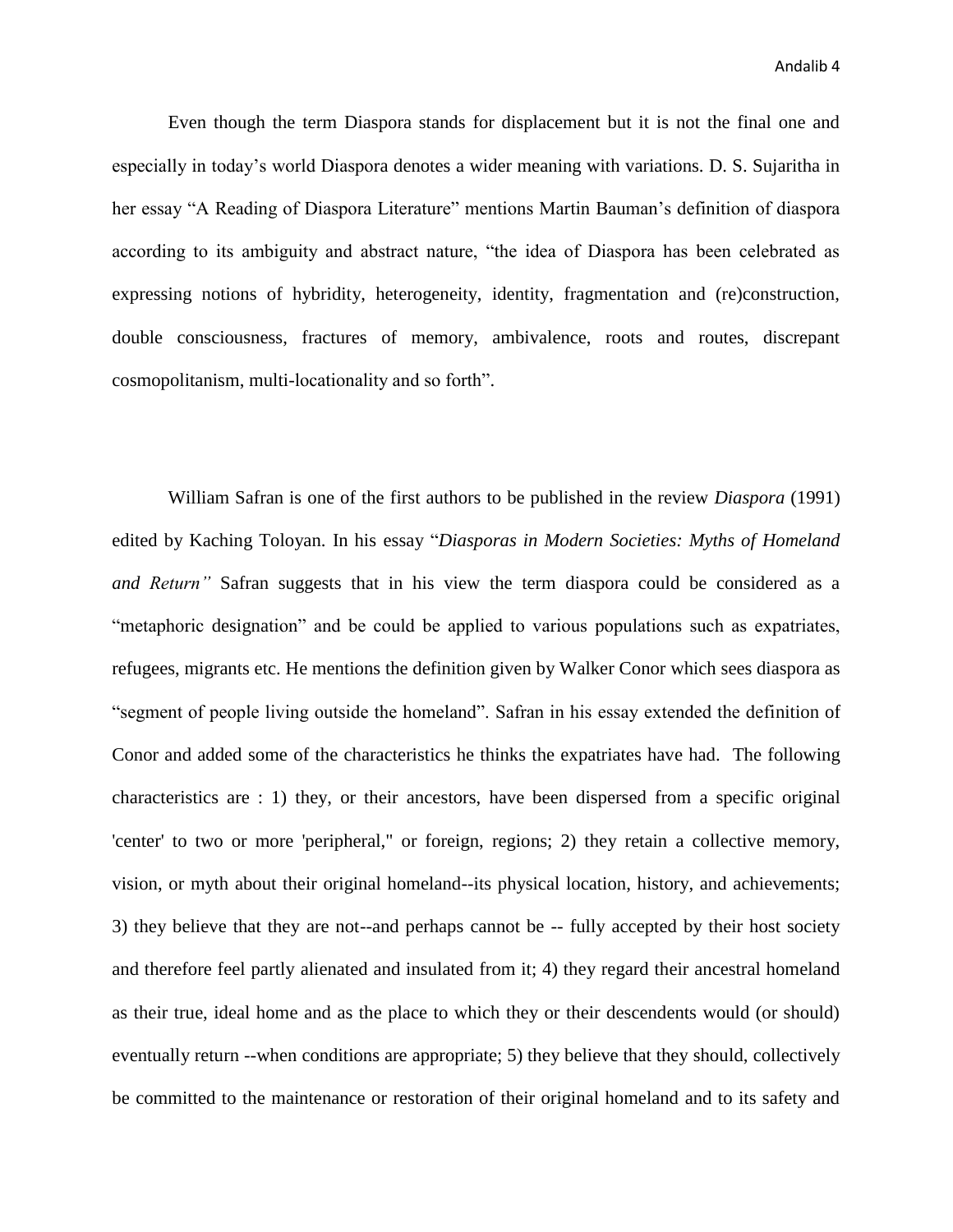Andalib 5

prosperity; and 6) they continue to relate, personally or vicariously, to that homeland in one way or another, and their ethno communal consciousness and solidarity are importantly defined by the existence of such a relationship (Diaspora 1991, 83- 84)

Robin Cohen in the introduction of his book**,** *Global Diasporas: An Introduction* explains the ways in which the term diaspora has required a greater cultural significance. Cohen argued that the term not only denotes the Jewish experiences of dislocation and dispersion. He says that it is not only associated with catastrophic origins and their disturbing effects like the jewish history. He shows a sub categorization where he describes four major kinds of diaspora like:

1) Labour diapora such as Indians. The defining feature of the Indian independent migrants was that they were recruited for their labour to be used in the tropical plantations. 2) Imperial diaspora : British , the British settlers or colonials. 3) Trade diaspora : the Lebanese and Chinese population. 4) Deterritorialized: the Caribbeans, Sindhis, Parsis. This term also suggests the expression 'hybrid', 'cultural', 'post-colonial'.

Again Cohen discusses the very common features of diaspora in order make his readers understand the diasporic phenomena which are: 1. Dispersal from an original homeland, often traumatically, to two or more foreign regions. 2. Alternatively, the expansion from a homeland in search of work, in pursuit of trade or to further colonial ambitions. 3. A collective memory and myth about the homeland, including its location, history and achievements. 4. An idealization of the putative ancestral home and a collective commitment to its maintenance, restoration, safety and prosperity, even to its creation. 5. The development of a return movement which gain collective approbation. 6. A strong ethnic group consciousness sustained over a long time and based on a sense of distinctiveness, a common history and the belief in a common fate. 7. A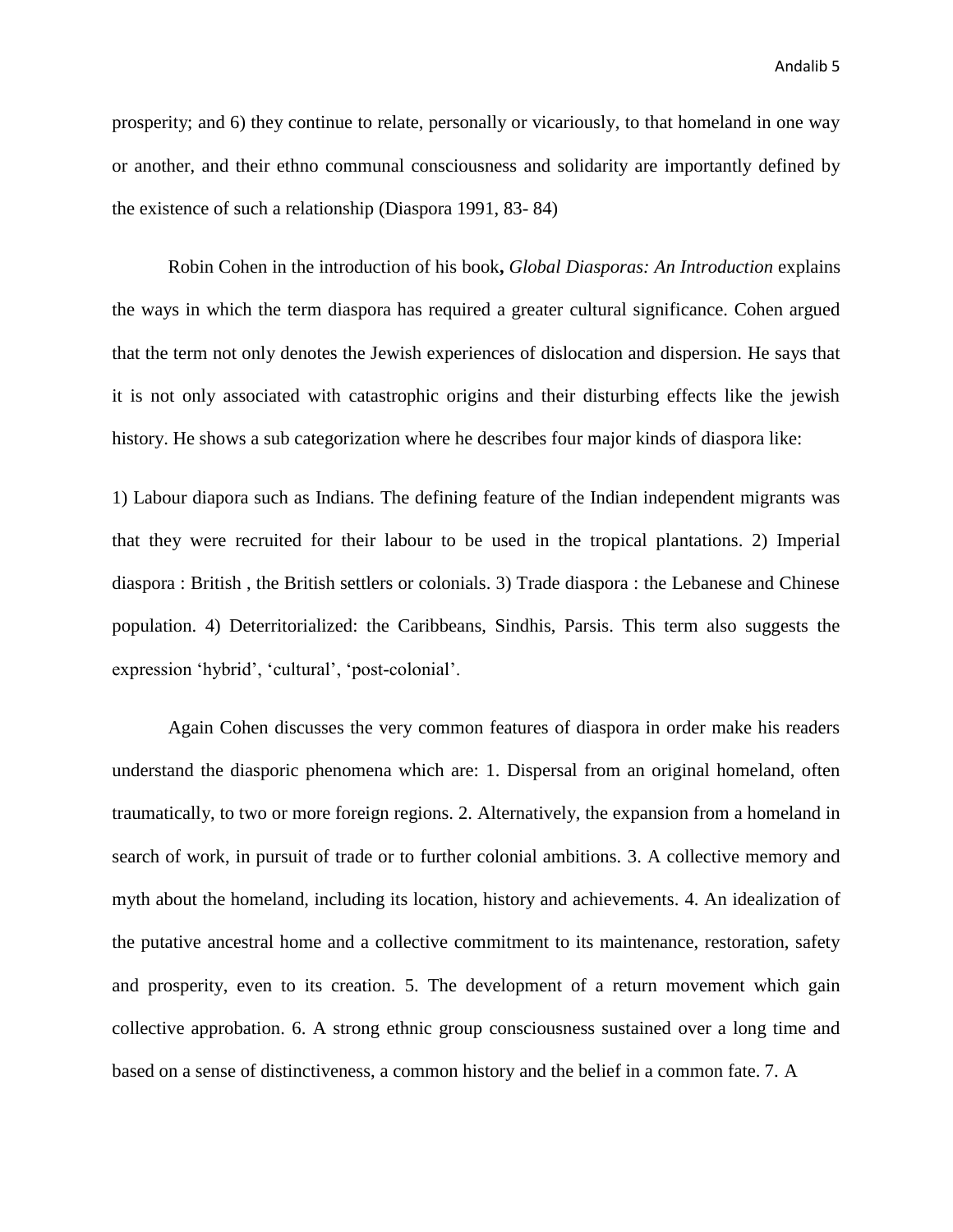troubled relationship with host societies, suggesting a lack of acceptance at the least or the possibility that another calamity might befall the group. 8. A sense of empathy and solidarity with co-ethnic members in other countries of settlement. 9. The possibility of a distinctive yet creative and enriching life in host countries with a tolerance for pluralism. (Global Diasporas : An introduction, 16-17)

But according to Cohen all these features will not be visible in Diaspora and it will vary according to the nature. Diaspora has been classified variously according to ethnicities, nationalities, culture and lifestyles etc and due to that various categories the space of Diaspora and its theme has become wider and larger for further studies.

But this paper will border its readings on the Diaspora community that Jhumpa Lahiri has written about in her fictions. The paper also proposes a textual analysis of lahiri's works through the lens of diasporic discourse. It will show how the balanced and elegant voice of the Indian – American author has put on a diversity and authenticity on diasporic literature.

According to S. Sujharitha the history of Indian Diaspora is divided into three kinds of phases and there are differences on the reasons of those movements as well. At the end of Nineteenth century during the time span of British colonization many native people left their homeland and went to work in the British colonies as labourers in the sugar plantations or railroad constructions and thus the first phase of migration began. Then in the mid twentieth century the educated people of the Indian continent went out of their motherland in order to get good education and economic development which was the reason of the second kind of migration. Again, the last and third phase of migration begins by the end of nineteenth century when people started moving to the developed countries for the sake of education and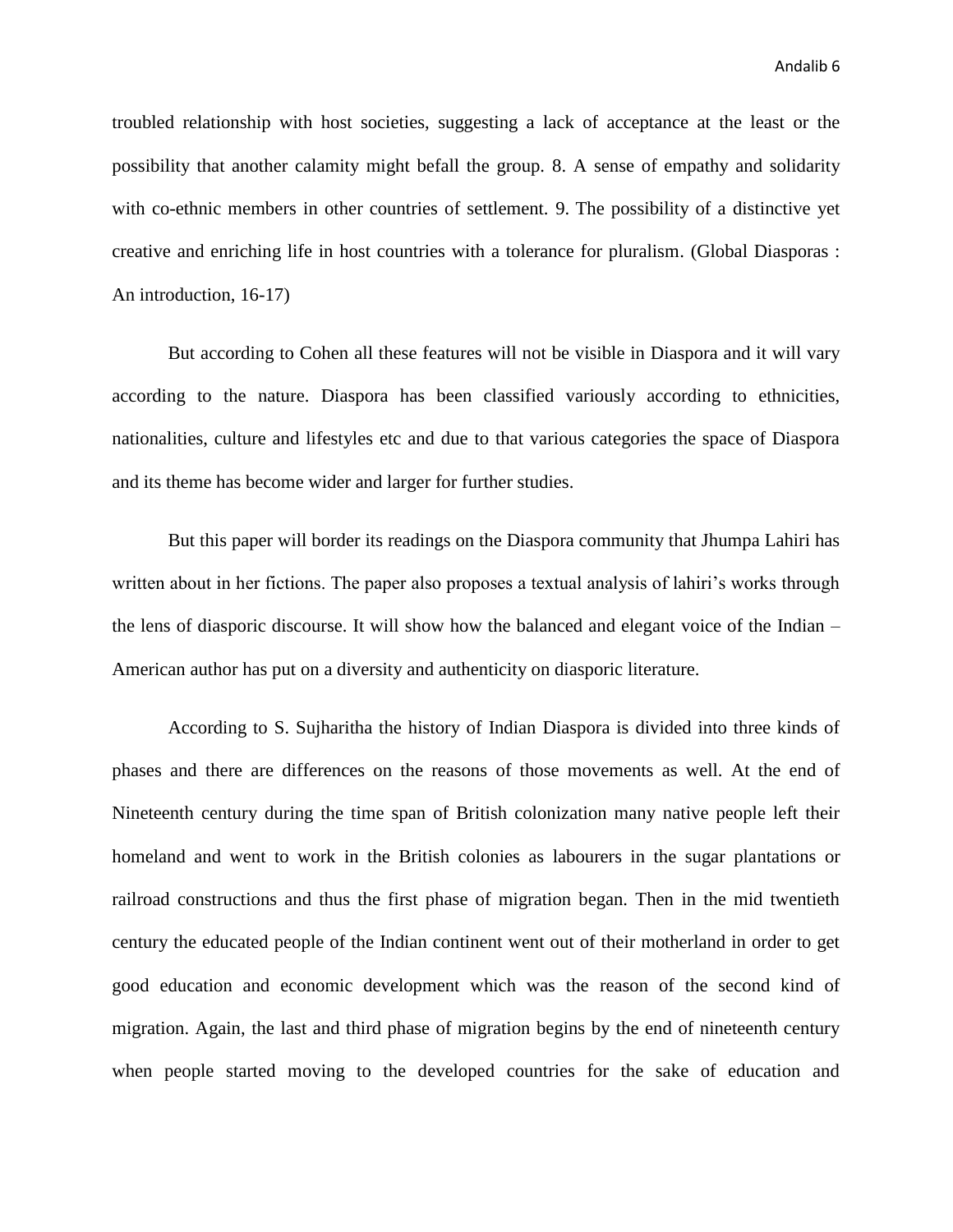employment and a better living. D. Sujharitha quotes S K Sareen where he divided the Indian Diaspora into four major movements, "(i) the indentured labor that built for the empire in South Asia and the West Indies; (ii) the seekers who went mainly to the West in search of security, freedom or identity; (iii) the aspirants who went again to the West in search of opportunities (money); and (iv) the re-migrants who, for self-preservation, had to move from where they had arrived from India to other locale such as the Ugandans to UK and USA and the Fijians to Australia.

When we talk about Diaspora, exile literature also comes into the context. It could be described as one of the various paradigms of the Diaspora writing. Exile is somehow different then Diaspora because exile occurs often because of the political issues or various society related prospects rather than migratory movement unlike Diaspora. When Exile comes into mind it leads us back to the Old Testament which reminds us of the exile of Adam and Eve from the Garden of Eden and again another different kind of Exile literature is the literature written by the group of American expatriate writers in the 1920s that have chosen being exiled in Paris and among them there are many famous writers such as Gertrude Stein, Ernest Hemingway, Henry Miller, F. Scott Fitzgerald, Heinrich Heine, Oscar Wilde etc etc. The language of Diaspora and Exile might seem very similar but there are surely some significant differences which show the diversity of both the terms. Where Exile is a condition in which the protagonist is no longer living or able to live the country of his birth and this kind of exile could be voluntary or involuntary as well as it could be a deliberate decision of the person in order to get employment offers. Exile could also be enforced where due to the political differences or other issues the person has to go on exile for a while. In this cases the exiled people are the helpless victims but there are also some other kinds of exiled people who are mostly political figures exiled because of the threat to their well beings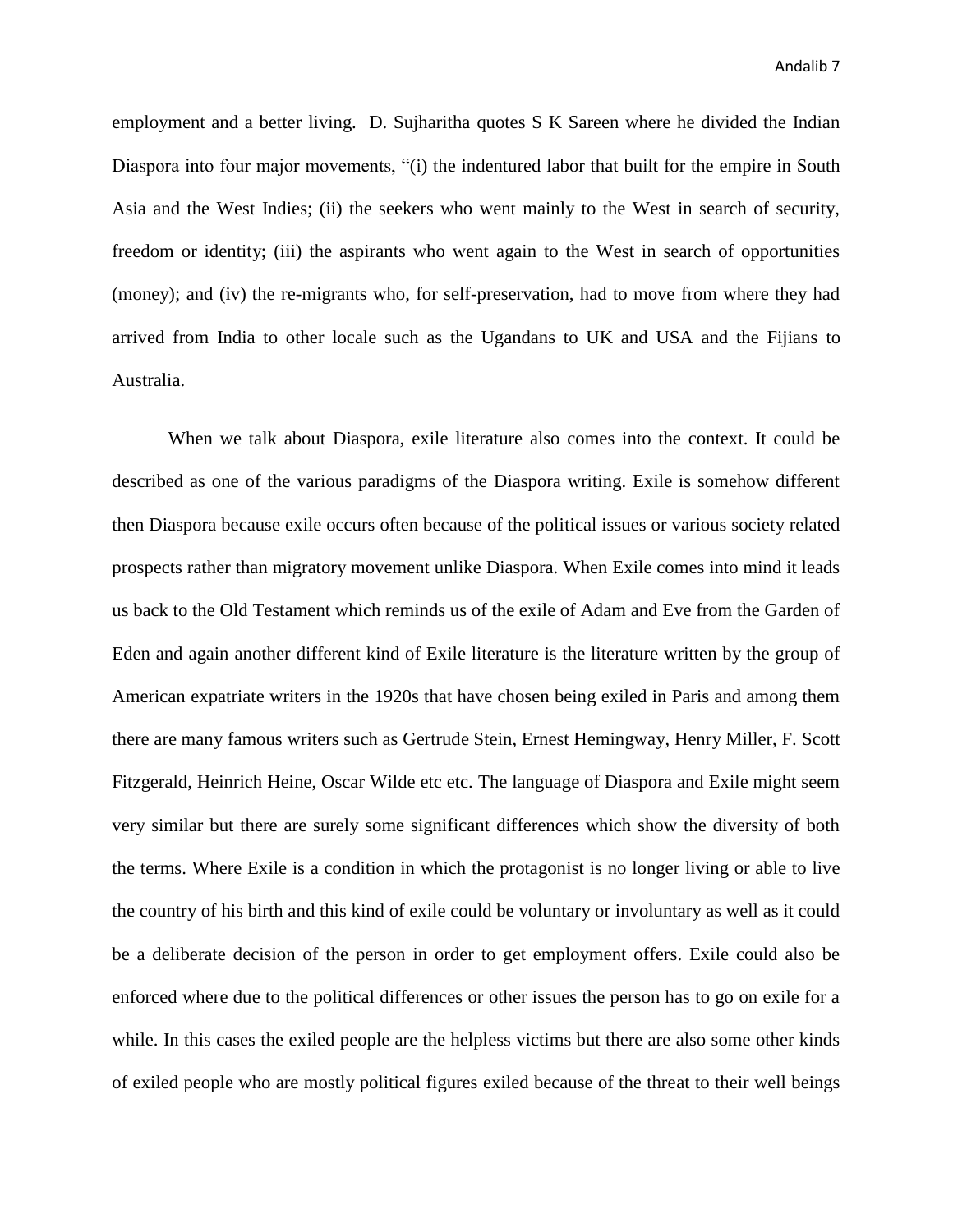Andalib 8

by the rivals. But in the literary domain exile has a different meaning as well and can be approached from two angles: the first is the writer's perspective and second is the critic's perspective of how exile is being used as a key element in the analysis of the text. In modern world Exile has got a complex multidimensional feature. Modernism and postmodernism both marked their ideologies through displacement. For most of the modernists to be in the postmodern sense is somehow to be an "other" or displaced. Most of the contemporary creative writers sees themselves as an exile. Indeed, many modern writers identify their personas as "outsiders" with regard to their native culture and often aspire to be as "global citizens".

According to Edward Said this post modern era has also getting accustomed with the idea that it is living spiritually orphaned and alienated state and obviously with anxiety and estrangement. Said argues that this modern western culture is significant part of the work of exile and émigrés and refugees. He also quoted 'Exile is never the state of being satisfied, placid, or secure.' Said mentions Wallace Stevens's words to describe Exile which is "a mind of winter" in which the pathos of summer and autumn as much as the potential of spring are nearby but unobtainable. In his essay Reflections on Exile Said ends with saying "Life of exile moves according to a different calendar, and is less seasonal and settled than life at home and it is nomadic, decentered and contrapuntal."

According to Martein A. Halvorson- Taylor distinctions could be made within Diaspora and exile to further define the Diaspora literature. He suggests that the distinction could be found in the attitude of the written piece towards homeland and to migration. As he says, "Exile emphasizes the forced nature of the migration and the freshness of the experience of leaving the homeland; exile is not neutral and exiled peoples usually possess a single-minded desire to return to their homeland." He also thinks that time is also a factor here because most of the exilic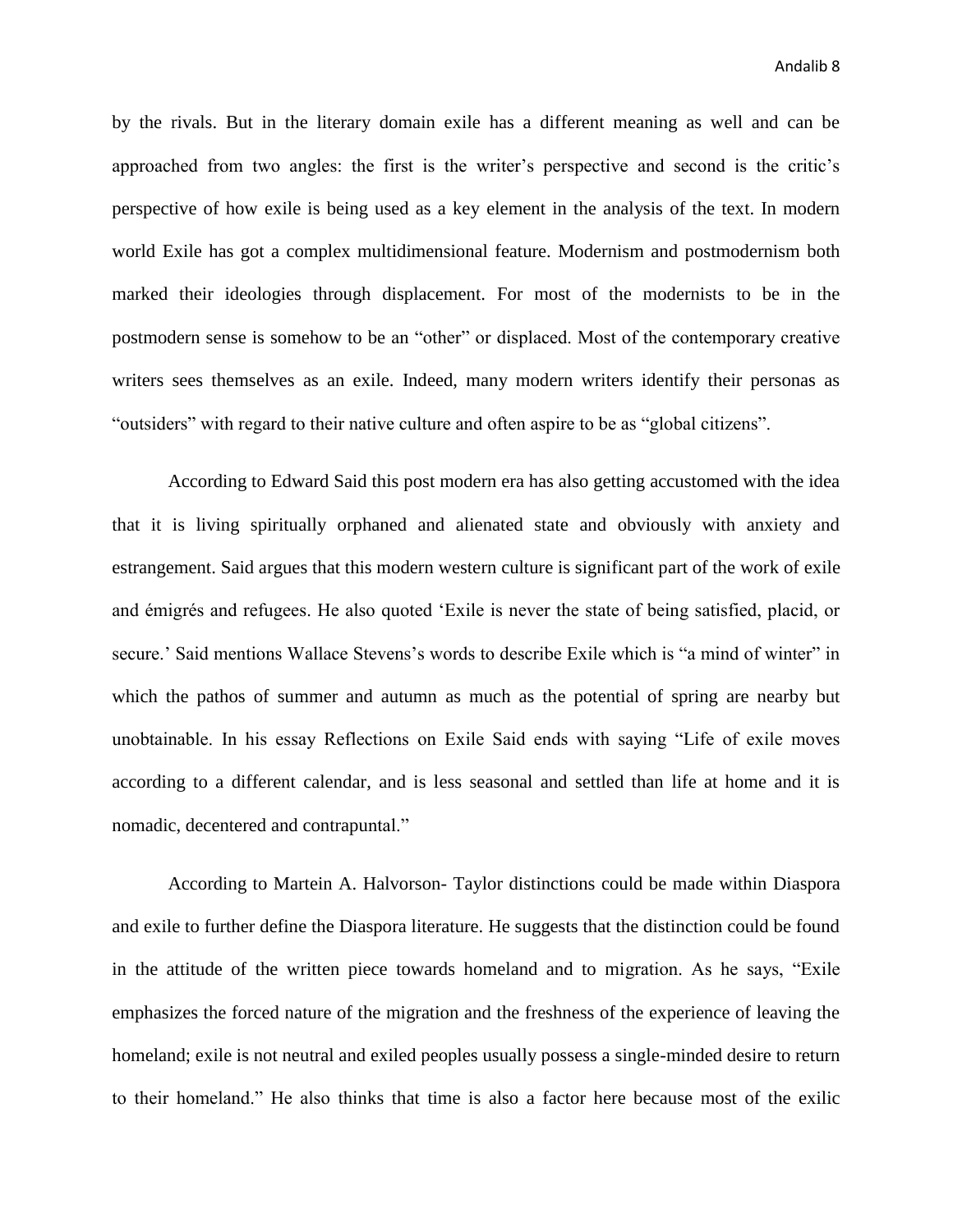literature were written during the Babylonian exile of the Sixth century B.C.E. But to Martein living in Diaspora means that there remains certain accommodation and it is possible to adopt into the new place in new land and survive. Diaspora has got more of a positive attribute and it is much more neutral than exile. As Mertein mentions, "Diasporic literature may be mindful of the ancestral native land, but the nostalgia for it has lessened, if not disappeared. And diasporic literature is, moreover, engaged by the possibilities of the new location."

Jhumpa Lahiri belongs to the second generation Diaspora community. The writings of the Diaspora writers due to reasons of their movements but the tension of living in betweens reflected through their works as Rushdie says in his essay "The Indian Writer in England", "that our physical alienation from India almost inevitably means that we will not be capable of reclaiming precisely the thing that was lost; that we will, in short, create fictions, not actual cities or villages, but invisible ones, imaginary homelands, Indias of the mind" (Rushdie 1983: 76) Lahiri was born in London in 1967 with the name Nilanjana Sudeshna and she along with her parents move to Rhode Island when she was two because of her father's job as a librarian in the University town. Jhumpa didn't experience life in London much even though it is her birth place and especially when England and India have had a relationship that goes deep into history which America has never had and that brings its own complications and presumptions to the mix and Lahiri thinks that Us is a unique country for the immigrant experience and her general impression is that America, at least for her and the families she knew growing is a more welcoming place. Lahiri talks about displacements and deracination of the immigrants and thinks that almost any American can connect some level to a family background of having come across some ocean. As D. Sujaritha argues on her essay that not all the Diaspora writers are interested in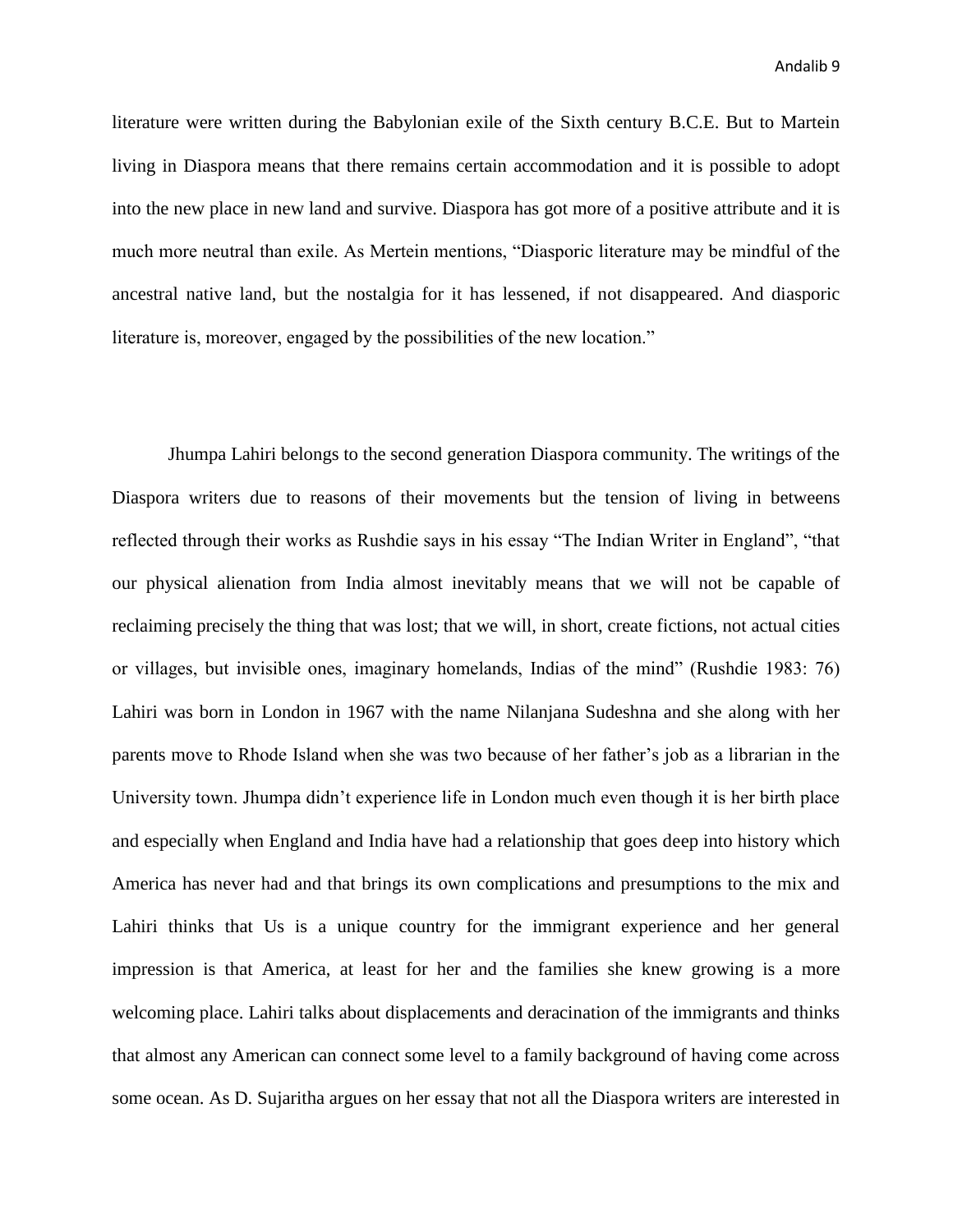writing the same features of the concept but there are two different kinds as well like the first kinds who wants to locate their writing in their home country and the second kinds who locate themselves in the host country and talks about the changes they gone through and sometimes the developments or dissatisfactions in lives are portrayed through the characters. Lahiri in her writing mostly talks about the cultural clash and the question of identity. Lahiri also tries her best to describe some proper native characters living in India through her own perspective and as readers we can tell she did wonderful job and it shows that even though she was born and brought up in foreign land she is never rooted from her nativeness and that's is something very significant about Diaspora writing. Lahiri has created her space importantly in the Diaspora writing and her fictions tells us a lot about the experiences of the migrant families where we have both the first generations and second generations telling their stories separately and each of them has got that plight of living in a foreign land and for those of the second generations they have got their own difficulties of blending in with the culture of their ancestors and the culture of their own. Lahiri has travelled extensively to India and has experienced the effects of colonialism there as well as experienced the issues of the diaspora as it exists. She feels strong ties to her parents' homeland as well as the United States and England. Growing up with ties to all three countries created in Lahiri a sense of Homelessness and an inability to feel accepted. Her familial ties to India were not enough to make India "home" for Lahiri, "I didn't grow up there; I wasn't a part of things. We visited often but we didn't have a home. We were clutching at a world that was never fully with us" (Interview with Vibhuti Patel in Newsweek International, 9-20-99).

Lahiri's name was Nilanjana Sudeshna which was later changed by one of her elementary school teachers who thought that "Jhumpa" was more fitting. When she began kindergarten in Kingston, Rhode Island, Lahiri's teacher decided to call her by her pet name, Jhumpa, because it was easier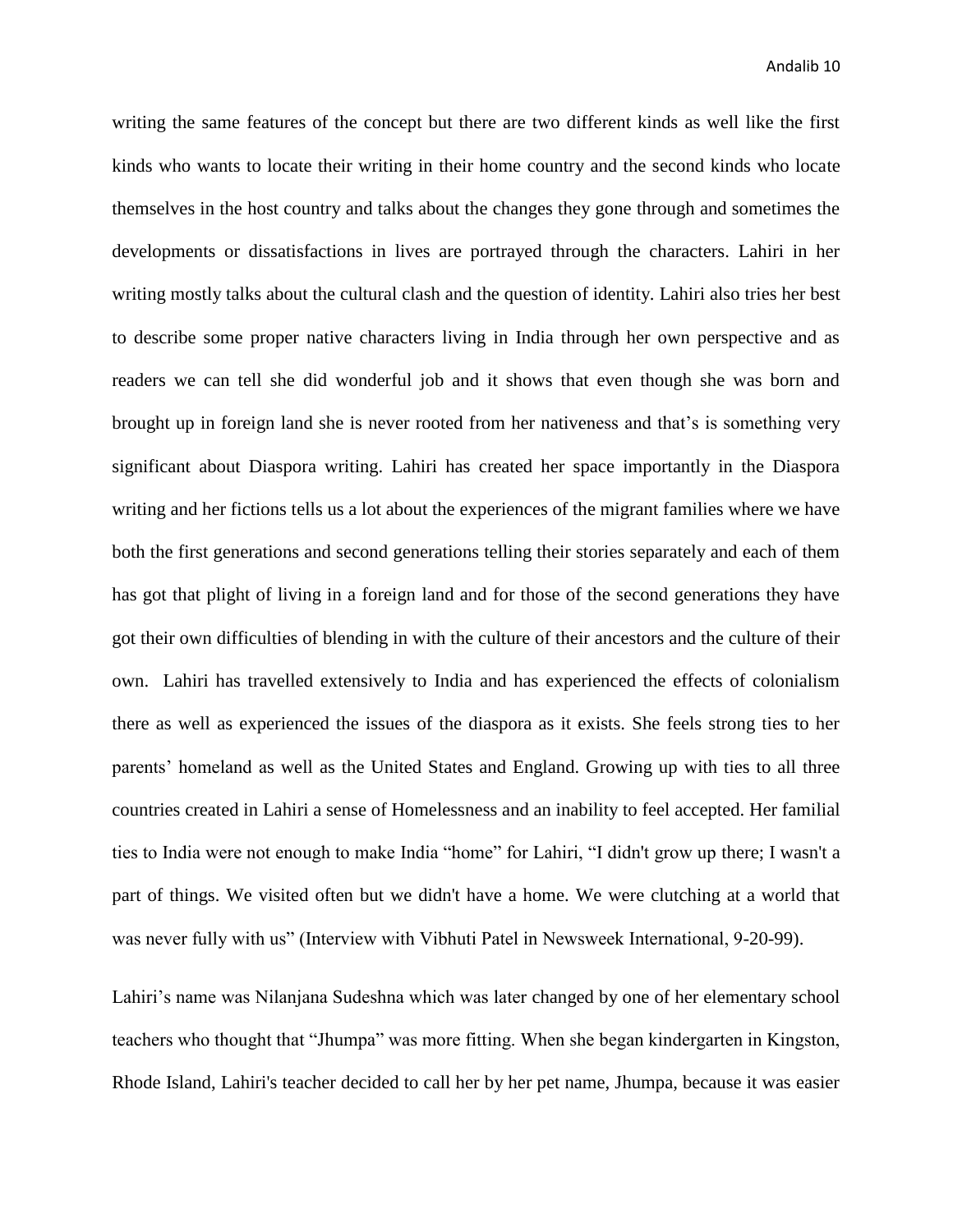to pronounce than her "proper names". Lahiri recalled, "I always felt so embarrassed by my name. You feel like you're causing someone pain just by being who you are." Lahiri's ambivalence over her identity was the inspiration for the ambivalence of Gogol, the protagonist of her novel The Namesake, over his unusual name. So here we see her journey started with the separation of herself from her birth name and as lahiri says that she never actually developed an English identity but the growing up in the Rhode Island has got its impact on her more or less.

Lahiri didn't find her literary spark until she reached adult hood and when she admitted into Bernard College she felt intimidated by the notion of writing. After graduating from Bernard College with a B.A. in English Literature in 1989 she attended Boston University where she completed her master's degree in English, Creative writing and Comparative literature and then achieved her Ph. D degree in Renaissance Literature. She taught at Boston University Rhode Island School of Design. Jhumpa Lahiri has won thirteen prestigious awards for her literature, including the Pen/Hemingway Award in 1999 and Pulitzer Prize in 2000 and she is currently a member of President's on the Arts and Humanities.

Lahiri writes about people whose existence has been shaped by unsettlement and she says that her and her sister's roots were almost hydroponic because it had nowhere to cling and for this reason she couldn't consider her childhood happy. Her experiences differed from her parents because they had originally come from a land somewhere, firm ground. The living away from their own land was the source of pain and frustration but at least there was a land they thought of as home which Lahiri didn't have had until her own family life started and she got married, settled down with her husband and two children she now can feel the belongingness after living 38 years in the US. Lahiri married a Greek- Guatemalan –American journalist and we can see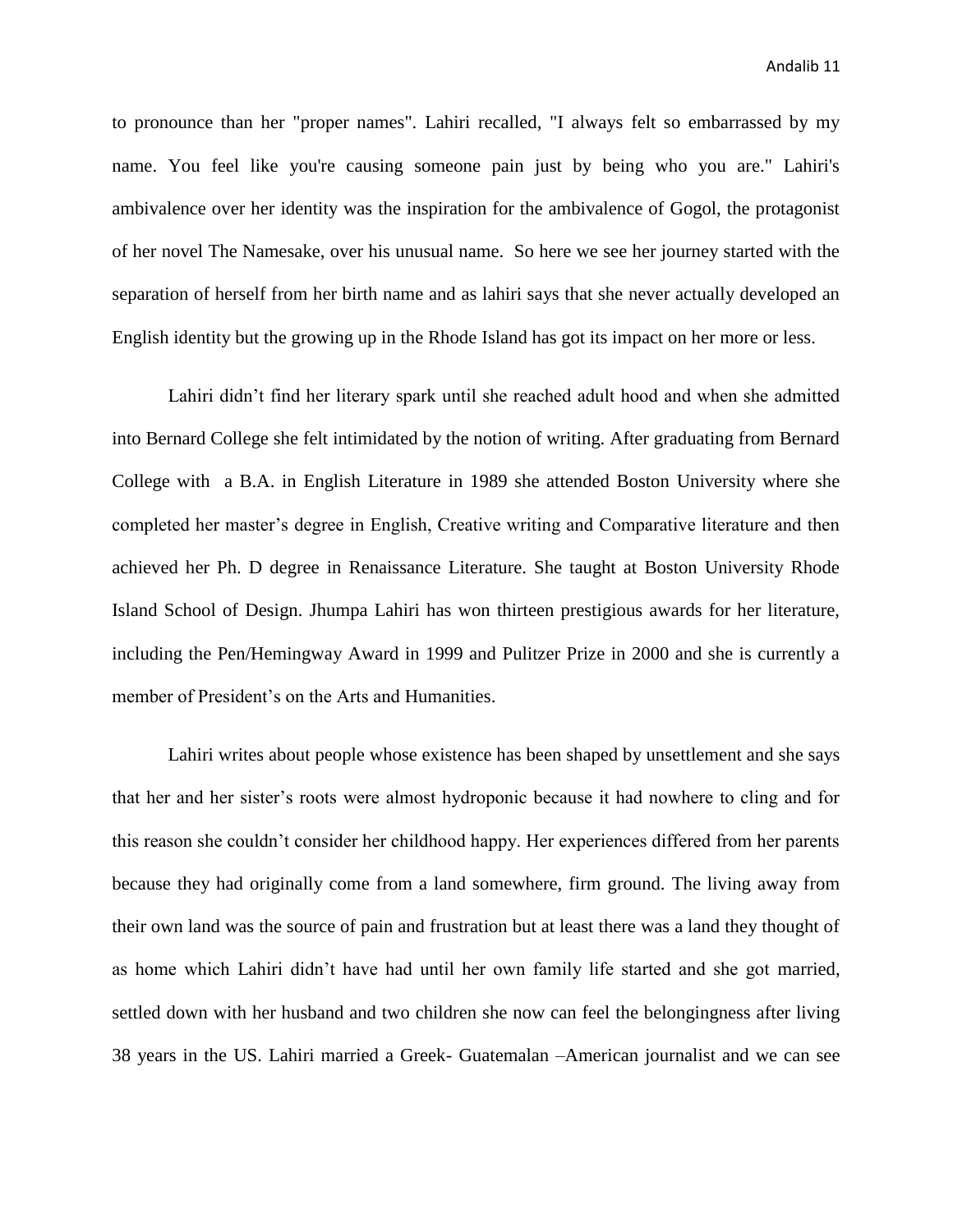that she chose a partner who also has a mixed ethnicity and which gives her sense of diversity in her nature.

Stylistically, she doesn't have a hook. There are genre bending, Just couples and families joining, coming apart, and dealing with immigration, death, and separation. But Lahiri is no Orientalist; most of her characters are middle-class strivers, like the academic parents Rhode Island by way of London and Calcutta who raised her. In an Interview lahiri says, "I really can't explain how I write, or what I'm thinking of consciously. I studied literature for so long, and was taught all of these things so deeply, all too well. I was trained to read stories, and to appreciate these elements, but when I write the stories I become a different person altogether. Everything goes out the window, and nothing applies in that sense". She also added "In a way I feel like when I write, I'm just in the moment of writing, and none of the knowledge I have is able to penetrate". One of the reasons why her stories flow so well is due to the simple technique called revising as she talks about that writing is for her is all a process of revision. She worked on most of the stories in her book "Unaccustomed Earth" for several years and then published it. Lahiri talks about displacements and deracination of the immigrants and thinks that almost any American can connect some level to a family background of having come across some ocean. Lahiri has some uniqueness in her writing which makes her stories and novels worth reading. When we read lahiri we see the simplicity. We can ask ourselves why she is great? She does not imply great to entail some heroic or legendary deed. She doesn't think greatness as something out of Homer and thinks that it is simpler and that is simplicity itself. We can tell that lahiri's simplicity is not just a description of her day to day life but also about the manner in which she writes. In an interview she once said that she like it to be plain.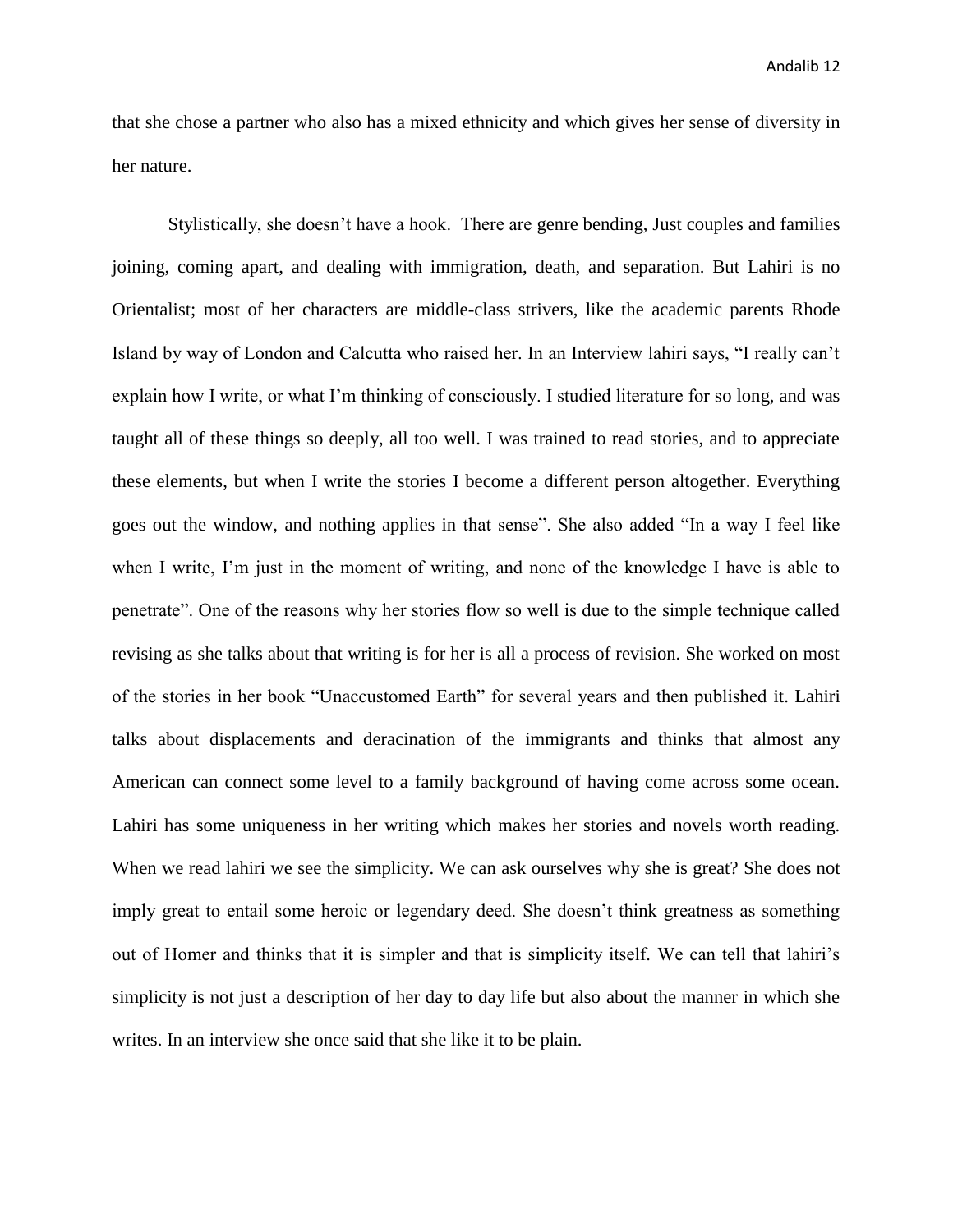Her writing is not overtly sentimental; yet it grips you. "[Readers] can read their family stories into her family stories," says Lahiri's editor at Knopf, Robin Desser. "It's emotionally based storytelling that unfolds in a many-layered way, but without tricks." Lahiri's writing often dwells on loneliness, illnesses or failing marriages. While Lahiri does not seem afraid to make people cry, her writing never goes over the board into sentimental mush. It seems like that Lahiri's writing is a method of self- exploration, among other things she admitted to the New York Magazine in an interview that her approach to writing in literary realism is not original or experimental. While asked the question that how much of her work is autobiographical, Lahiri answered that the basic nuts and bolts of life but not specific facts. Lahiri started writing as a child in bit and pieces until her early twenties. After leaving college she felt the artistic awakening and she started doing creative writing at Boston University and there she actually she felt her fascination for writing and she talks about her influences , William Trevor has inspired her, also Alice Munro and Mavis Gallant. She also cited Thomas Hardy and Tolstoy as inspiration. She mentions that Thomas hardy, ever since she read him in high school she has felt a kinship with his characters. His sense of place, his pitiless vision of humanity all attracts her a lot. She examines the architecture of Hardy's novel often and sees how characters move through time and space and remarkably controlled. Lahiri loves it because the prose is very clean, straightforward, and economical and no scene or detail or sentence is wasted. When we read Lahiri's own work we can also see her specificness and the art of details and how she gives a very clear and simple view of everything.

Diaspora writers like Jhumpa Lahiri, V.S. Naipaul, Salman Rushdie, Anita Desai etc who has chosen to write about the issues of diaspora concentrated on depicting the immigrants crisis of identity, racial and cultural divergence, alienation of the mind and the loss of the sense of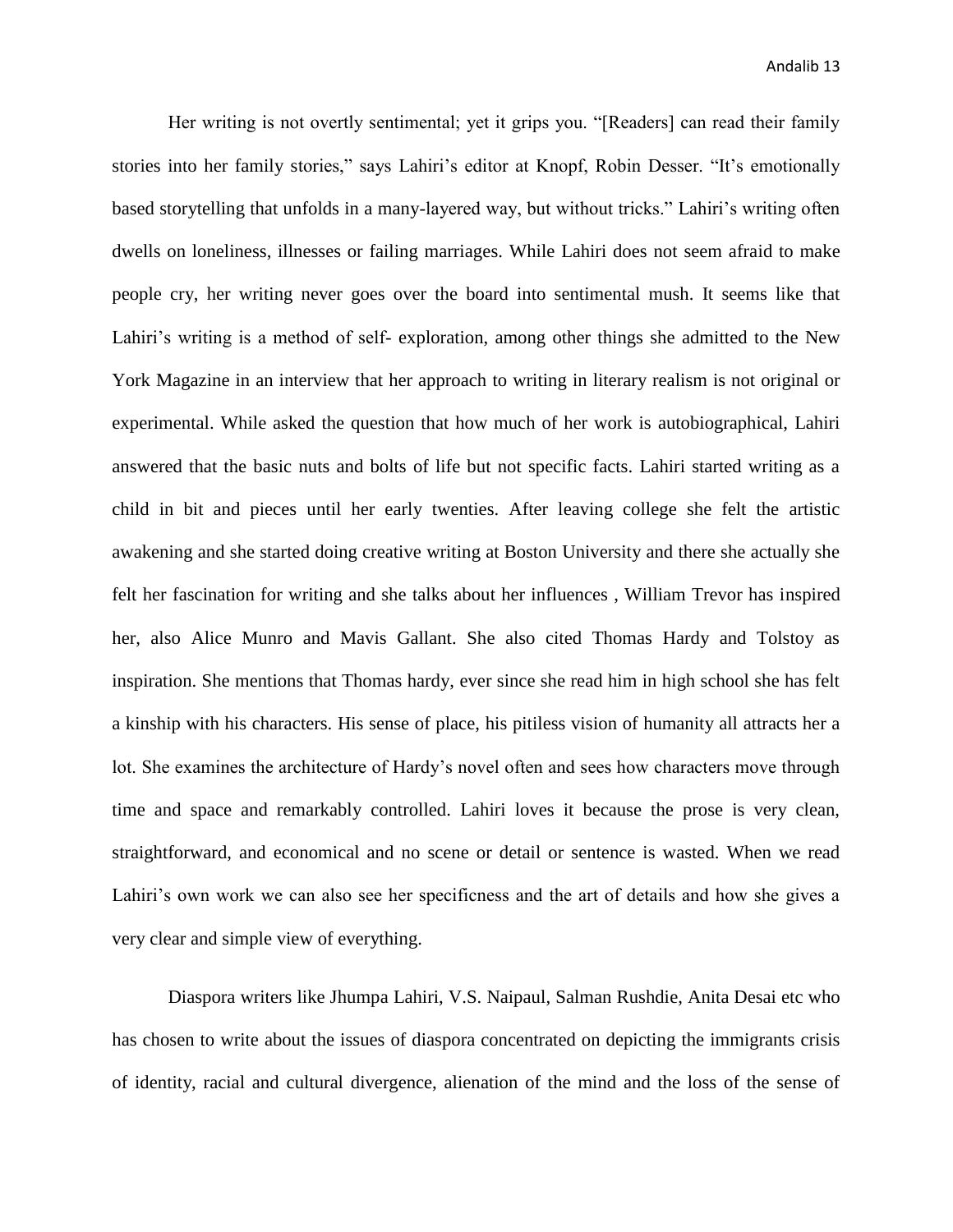Andalib 14

belongingness and it shows that the history of immigration is the history of feeling uprooted and lost in a different time and space and its after effects. It seems like that there is a trading going on between the immigrants and their sacrifices. They got better life style, good services and economic stability in return of losing own identity and belongingness. Diaspora writing is rooted into the theme of this loss of own identity concept mostly. There it goes thorough a certain kind of transformation where various kinds of languages and cultures gets mixed and become something different and losing the old features. Some tries to hold on to the past but the new generation's just try harder to blend in shaking off the old values and rules that their ancestors set for them. Lahiri's writing tells us the stories of such old and new generations and their struggles and dilemmas as well. Diaspora writing helps us understand the multicultural scenario and talks about breaking the barriers of countries and the globalization that is going on around the world. Diaspora writers get back to their homelands through their writing and they somehow become the flag bearers of the society they are living in and came. Lahiri also did the same as she writes about characters who are immigrants like her own parents, characters who were born in England and America as the second generation of the immigrants just like herself and the problems and dilemmas of settling down in the new land and the goodness of it. According to Willilam Safran, "The writers of Indian Diaspora continue to relate personally or vicariously, to the homeland in one way or another".

If we have to trace back to the origin of Indian diaspora in USA we can see that mostly it's because of the migrants wanted a better life. Some were forced to flee for political reasons or some wanted to escape religious discriminations. But eventually these migrated Indians have occupied a place of considerable privilege in the foreign land which could not have been possible in the native land.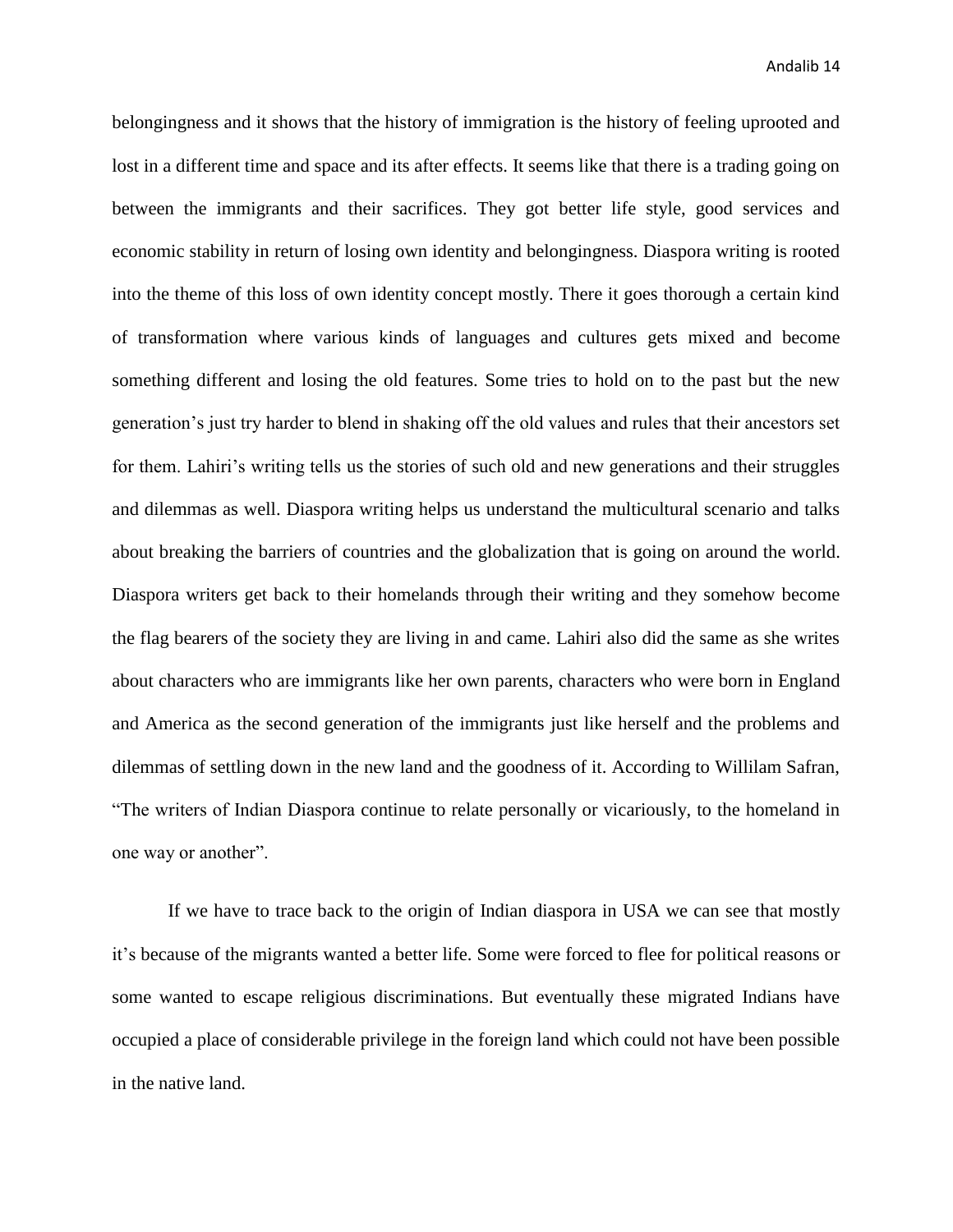Diaspora studies have been consisted mostly with the works of South Asian writers. According to the Ministry of Overseas Indian Affairs there are about 25 million Indians living worldwide and that makes the Indian community the second largest diaspora after Chinese. The arrival and rule of British Empire in India can be linked with the modern diaspora and its existence. During the colonial period workers from the Indian subcontinent were taken as slaves to work in the British islands and colonies to work in the plantations and fields. The Indian diaspora in United States can be traced one hundred years back when the peasants from the province of Punjuab were taken and went seeking work in the Washington's load mills and California's vast agricultural fields. Though these workers were Shikhs but they were described in the popular media as Hindus and almost from the beginning they were seen as different, incomparable and labeled as "most undesirable of all the eastern Asiatic races". Then after some time begin the era of new diaspora which came with advanced capitalism, hypermobility and globalization. The Punjabi pioneers were followed into the US by Indian students. According to Angelo Monaco, the new Indian diaspora has started to settle in the country particularly form South Asia ans Middle East because of the 1965 Immigration and Naturalization Act which abolished the quota system and made the process easier. The main focus of that migration policy was to attract people with technical skills and that's why thousands of people migrated from middle class Indian families mostly highly specialized professionals like medical doctors, engineers, scientists, university professors and doctoral students. According to Spivak these type of migration took place as part of a Brain drain in the 1960s and later in the 90s there was a new type of immigrants who joined in the IT wave and rising economy of United States till today. USA has the third largest number of Indians and the Indian communities constitutes of diverse groups and ethnicities from different parts of India. The number of Indian students has increased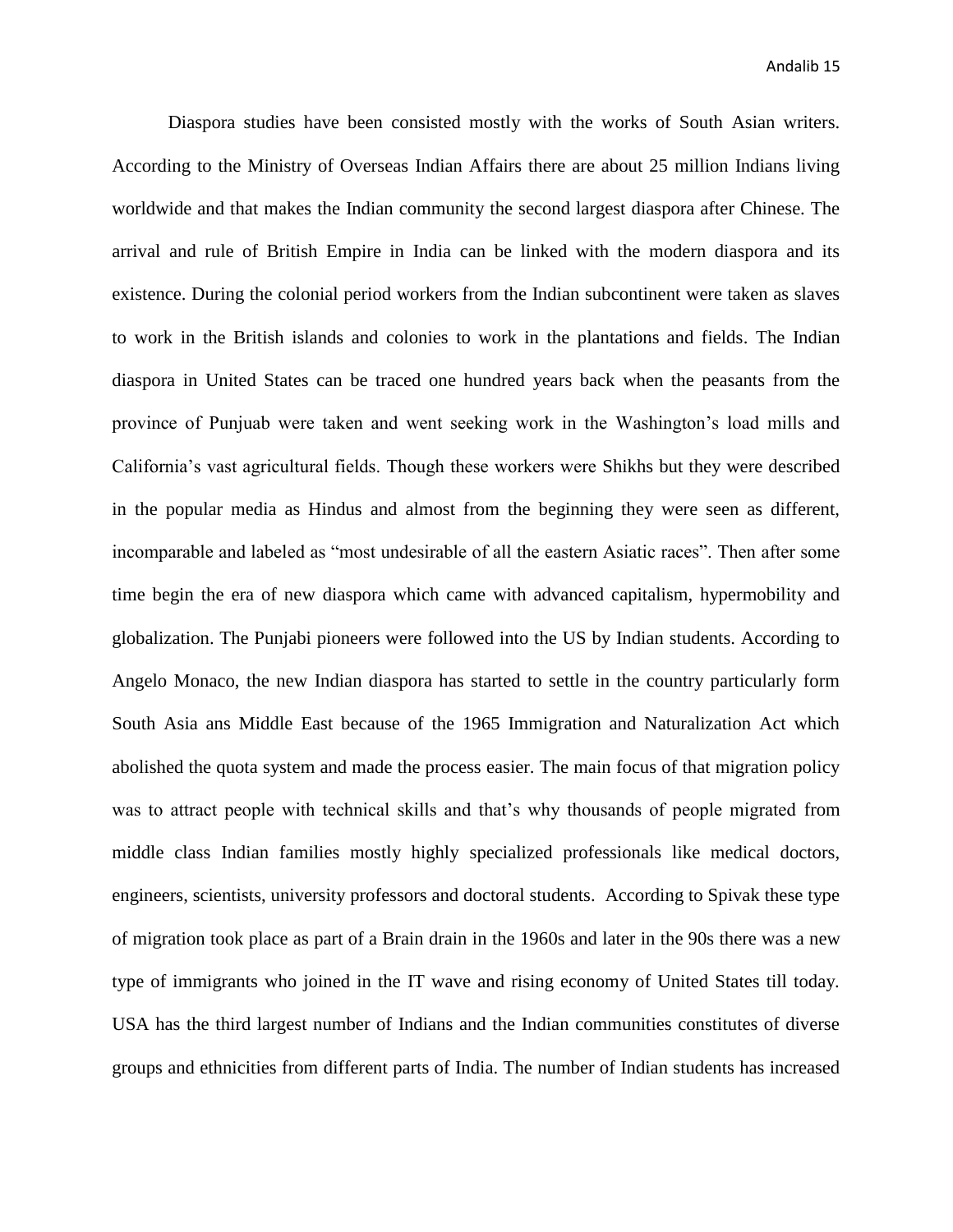which made India second after China among the world's largest sending countries for tertiary students. There are also some groups of people who are living as alien's undocumented illegal lives but still they feel better off there than their native lands.

### **Chapter Two: The Namesake**

Being a foreigner is a sort of life-long pregnancy-A Perpetual wait, a constant burden, a continuous feeling out of sorts. It is an on-going responsibility, a parenthesis in what had once been ordinary life, only to discover that previous life has vanished, replaced by something more complicated and demanding like pregnancy being a foreigner Ashima believes, is something that elicit the same curiosity from strangers, the same combination of pity and respect

```
 - (The Namesake, 49-50).
```
This is the story of an Indian family who moves to America for better opportunities, focusing mainly on the only son, Gogol Ganguly. Although the whole family struggles to conform to the American way of life, it is Gogol who experiences the most difficulty, starting with the problem of his name which is changed in his teens. Jhumpa Lahiri does a wonderful job getting the reader into this character's head and feeling for him as he grows up in a culture entirely new to his parents and their attempts to keep the Indian culture true to their children. The novel highlights the confusion, the homesickness and the loneliness of the first generation Indians in a foreign country. Lahiri has written the novel providing sensitivity to both the parents' generations and children's toward both Americans and Indians.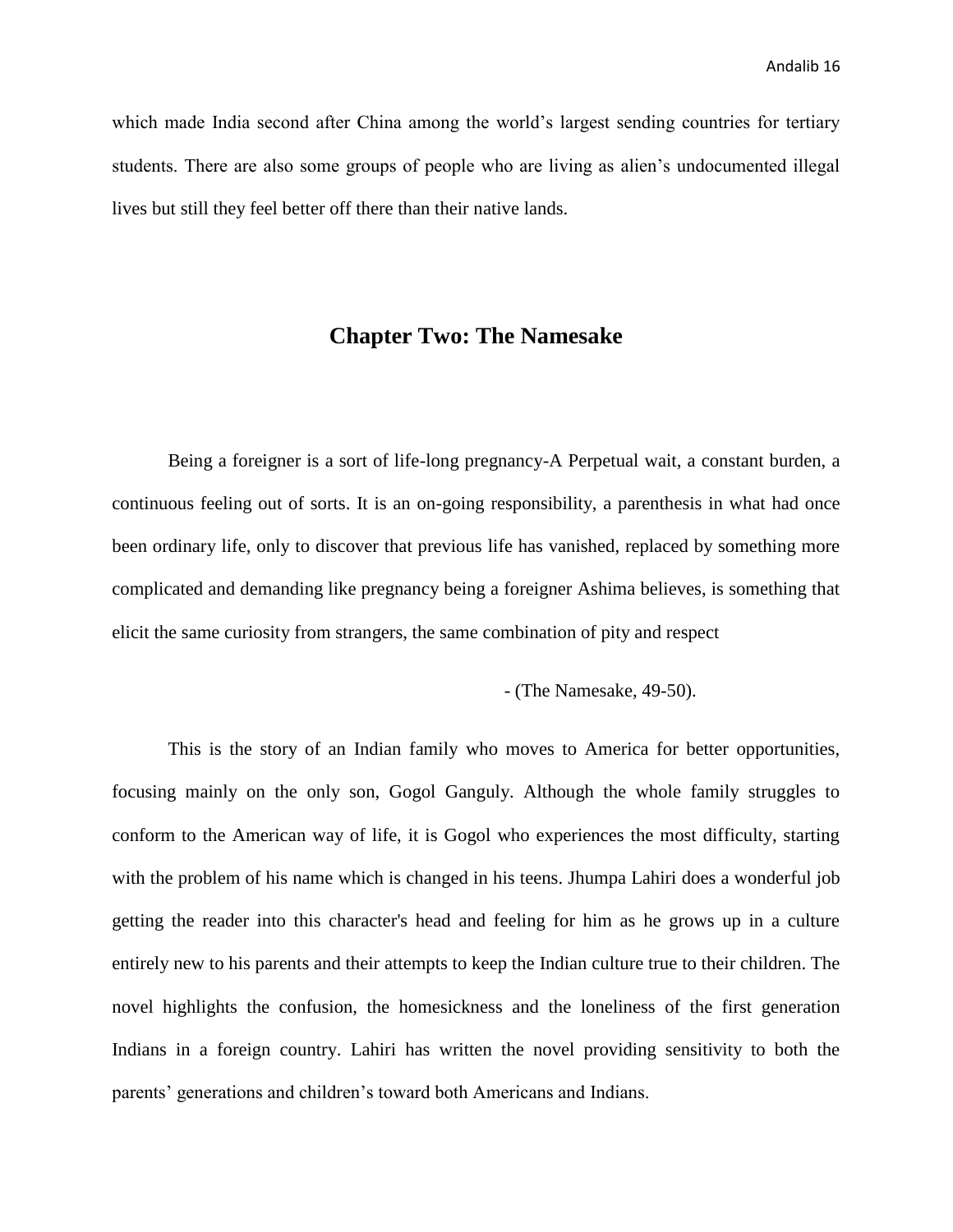The novel is about the Ganguly family and their story of assimilation into the foreign land. Ashoke Ganguly came into United States like many "professional Indians" who "in the waves of the early sixty's" went to the United States, as part of the brain drain. Ashoke Ganguli too leaves his homeland, and comes to America in pursuit of higher studies to do research in the field of "fibre optics" with a prospect of settling down "with security and respect. Ashoke Ganguly then after two years of settling down in the USA came back home and married a nineteen years old girl Ashima and took her to Boston so far away from her native land. Ashima misses her homeland and finds it difficult to call Boston her home but when they have given birth to a son and a daughter there seemed to have a change in the lifestyle. And as second generations of immigrants the children gets themselves accustomed with life and culture of States rather than the ones their parents adheres. Throughout the novel we get to see the trauma of being torn between two worlds through the character of the protagonist Gogol Ganguly who basically is not proud of his origins. He tries harder to escape his root to the Bengali culture but in the end we get to see how Lahiri beautifully portrays the changes in the minds of Gogol who eventually develops sensitivity towards his family, culture and mostly with his name and also we get to see how Ashima ganguly evolves from being a homesick housewife to a confident woman comfortable in her surroundings and finally she started to feel home at Boston.

Immigrant's cultural practices are in a constant friction with the practices of the host country. Sometimes there seemed to have clashes of cultural norms which create hostility. In the novel, Ashima and Ashoke wait for Gogol's grandmother's letter which will contain a name for the child. But the letter didn't come sooner so that they were forced to name their son. In America new born children are given name as soon as they born and get registered with a birth certificate. The inflexible rules of a multicultural land challenge their Bengali tradition.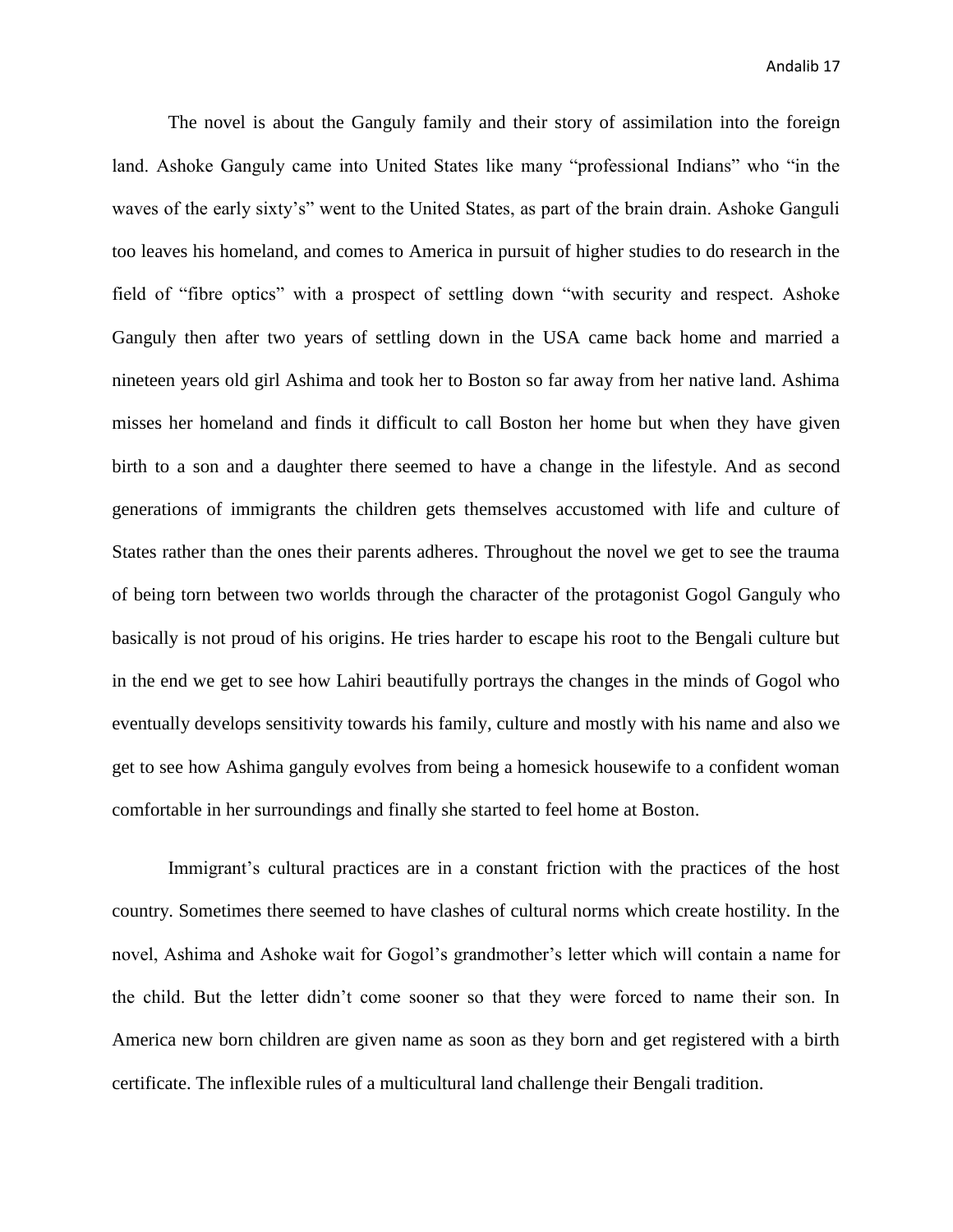Andalib 18

*The bad news is that they are told by Mr. Wilcox, compiler of hospital birth certificates, that they must choose a name for their son. For they learn that in America, a baby cannot be released from the hospital without a birth certificate. And that a birth certificate needs a name.*

 *- (Lahiri, 27)*

Names are symbols of identity in life. Names help people to communicate with each other and they play an important role for people to identify themselves. The title The Namesake mirrors the trouble Gogol ganguly goes through because of the name he inherited by birth. The question of the identity becomes crucial when a person is displaced and cannot relate himself with any of the worlds he is living. Gogol was given the pet name because when he was born his parents were not aware that the American system needs a particular name of the child just after the birth to register the birth certificate and that is why because of the lesser knowledge of the foreign culture Ashoke and Ashima were forced to give their newborn child a name and that's why Ashoke named his son with the pet name Gogol with which he had an emotional attachment. But later on Gogol finds it difficult for him to continue with name which he thinks is an embarrassment for him and also he found out about the uncommon nature of his name which creates problems in his life according to him.

 *"Smith"! They holler. "Collins"! "Wood"! Gogol is old enough to know that there is no Ganguli here. He is old enough to know that he himself will be burned, not buried, that his body will occupy no plot of earth, that no stone in this country will bear his name beyond life.*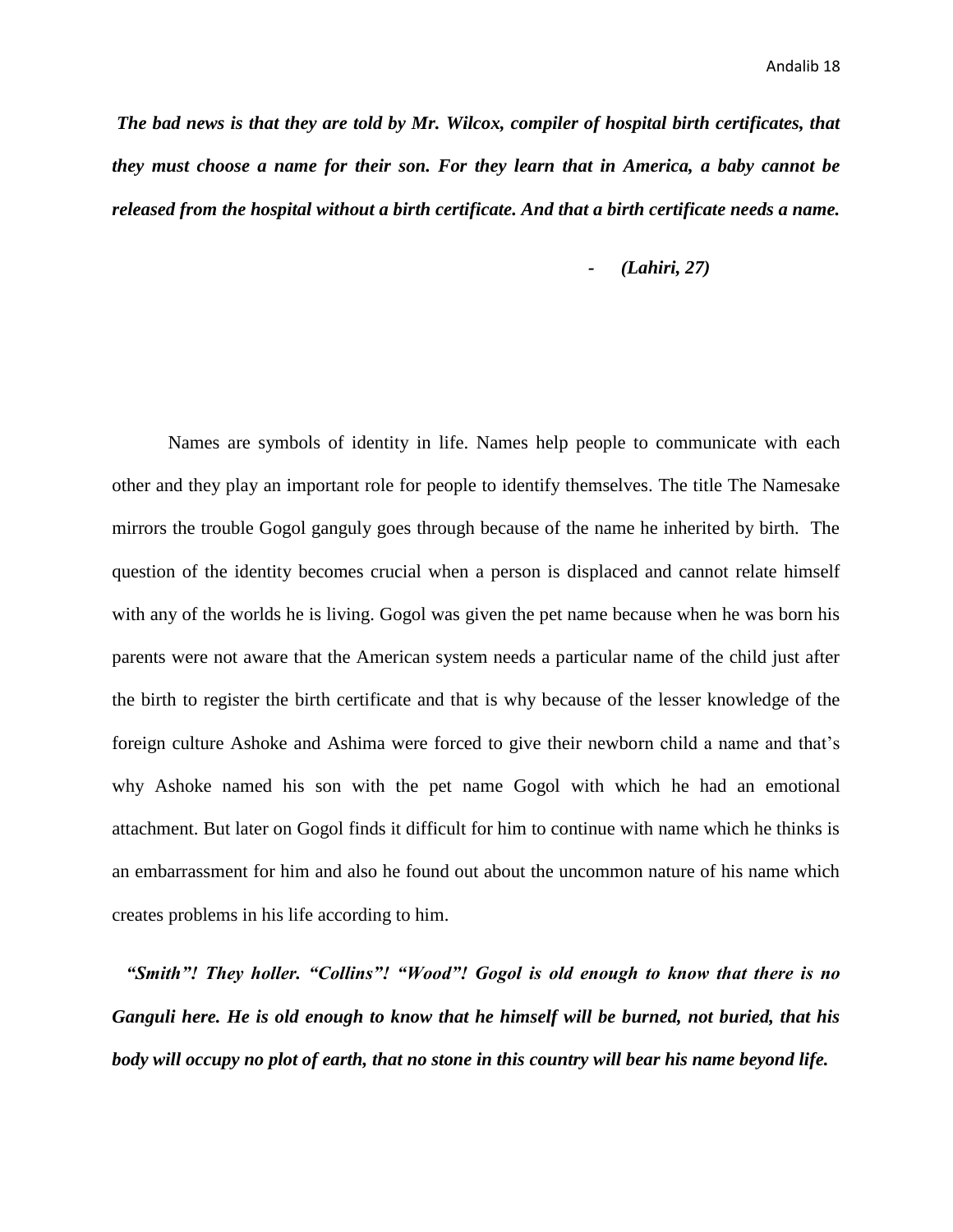#### *- (Lahiri, 66)*

Gogol gets embarrassed by the name because it's neither American nor Indian which actually portrays his state of mind where he constantly questions himself about being an Us citizen with Bengali origin. He wants to redefine himself as born and brought up in USA rather than to be identified from his parent's Bengali immigrant culture and that's why he abandons the name that his parents has given to him and tries to become someone else.

With an interview with Houghton Miffin Company Lahiri admits that her growing up as a child of immigrants resembles that of her protagonist, Gogol in the novel. In the interview she says: In a sense, very little. The question of identity is always a difficult one, but especially so for those who are culturally displaced, as immigrants are, or those who grow up in two worlds simultaneously, as is the case for their children. The older I get, the more I am aware that I have somehow inherited a sense of exile from my parents, even though in many ways I am so much more American than they are. I think that for immigrants, the challenges of exile, the loneliness, the constant sense of alienation, the knowledge of and longing for a lost world are more explicit and distressing than for their children. On the other hand, the problem for the children of immigrants — those with strong ties to their country of origin — is that they feel neither one thing nor the other. This has been my experience, in any case. For example, I never know how to answer the question "Where are you from?" If I say I'm from Rhode Island, people are seldom surprised. Alternatively, if I say I'm from India, a place where I was not born and have never lived, this is also inaccurate.

According to Lahiri everything is in a name. She herself also had two other names apart from her good name and eventually her pet name has become her good name as in the school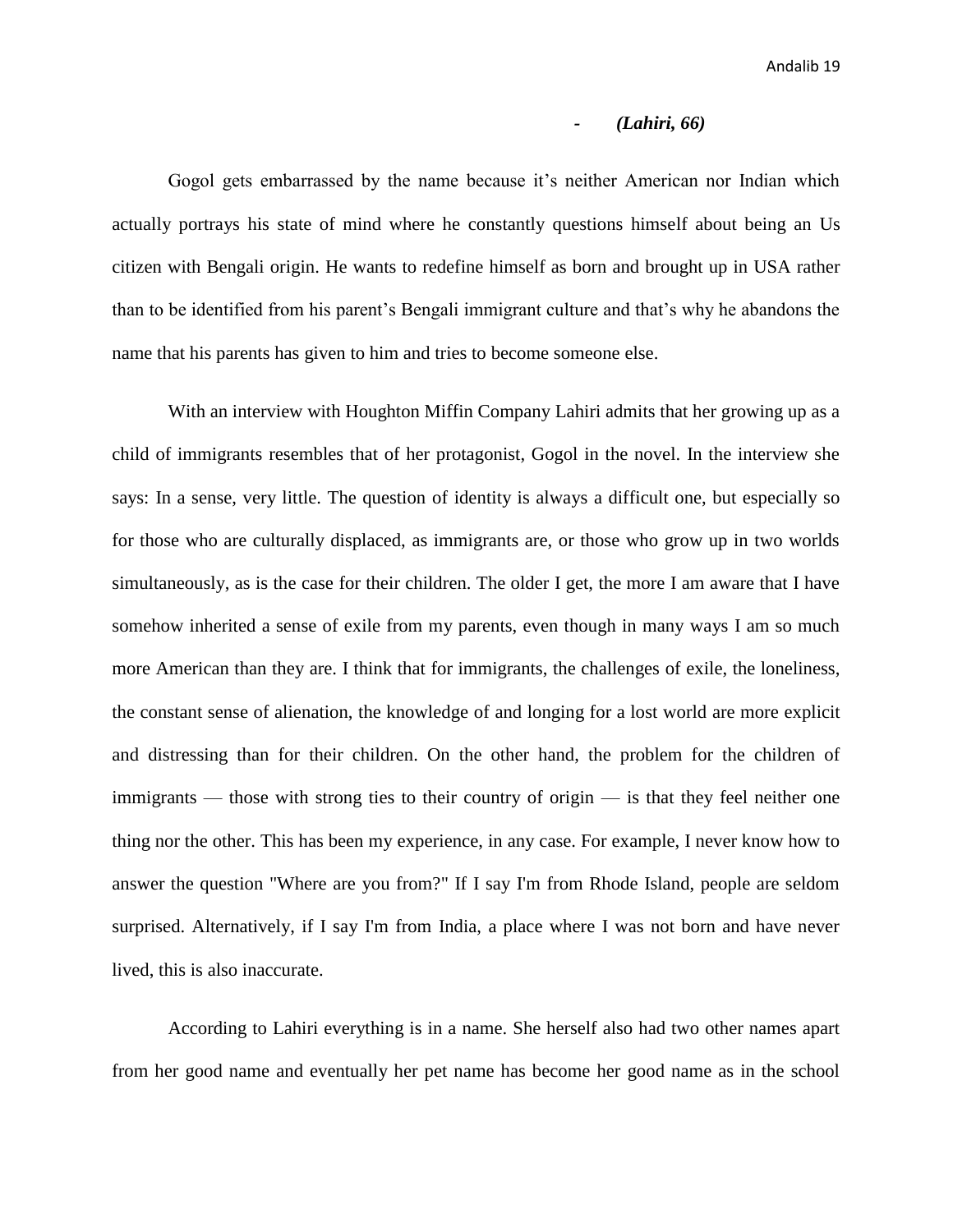Jhumpa was lot easier to pronounce than Nilanjana. Talking about the diasporic crisis of dual or hybrid identity Lahiri says: "The original spark of the book was the fact that a friend of my cousin in India had a pet name Gogol. I wanted to write about a pet name or good name distinction for a long time. Lahiri thinks that it is almost too perfect as a metaphor for the experience of growing up as the child of immigrants having divided identities and loyalties etc.

The Ganguli's wanted to raise their children both Gogol and Sonia with their ancestral cultures and values. But Gogol and Sonia mostly identify themselves with the cultures and traditions of the place they were born in and they failed to reconcile their ethnic background with American culture.

*Ashoke and Ashima created their own circle of immigrants Bengalis and they all came from Calcutta and for this reason only they are friends. The husbands are teachers, researchers, doctors, engineers. The wives homesick and bewildered turn to Ashima for recipes and advise.* 

### *(Lahiri, 22).*

Bengali families celebrate these different customs and ceremonies like, marriages, death, childbirth, festivals etc together. They celebrate these as per Bengali customs, wearing their best traditional attire, thus trying to preserves their culture in a new land. Bengali rituals are practices by the family like Annaparasana festival where Gogol was first introduced to eating rice as solid food after his birth. They follow the ritual of shaving head on the death of a parent along with marriage rituals and celebration of Durga Puja and other Indian festivals. They converse in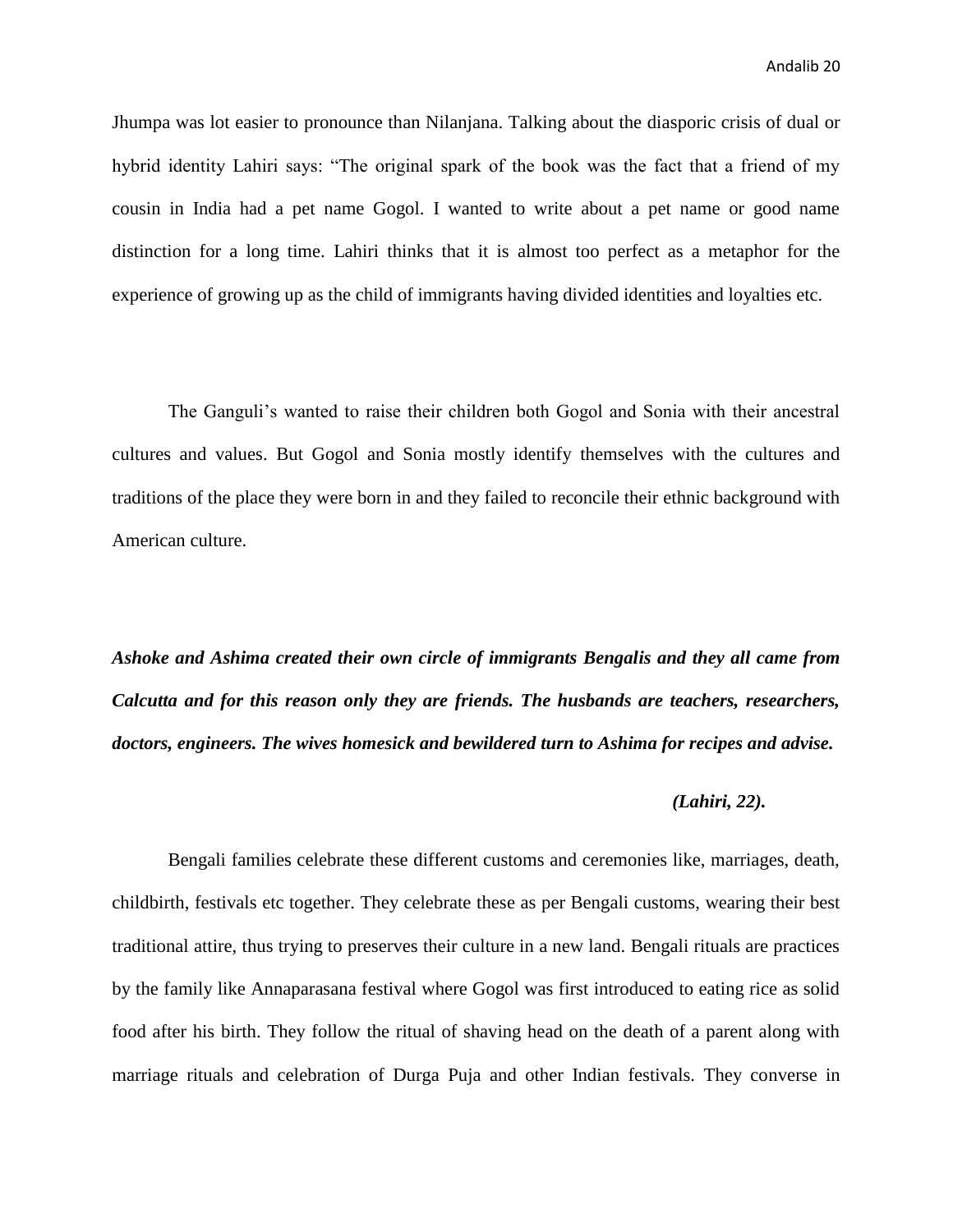Bengali within the house and with people of the native land. First generation immigrants created their own mini India in the host land.

Lahiri in her novel also shows how these immigrants are making efforts to preserve their 'home culture 'in their new homes. The first generation immigrants train their children in Bengali language literature and history at home and through special Bengali Classes and expose them to their own family lineage, religious custom, rites, beliefs food tastes, habit and mannerisms. They also groom them to cope with the way of life in America. Lahiri depicts that the immigrants in their enthusiasm to stick to their own cultural belief and customs, gradually take in the cultural ways of the host country to.

 *Ashima teaches Gogol 'to memorize a four line children poem by Tagore, names of deities at the same time when she goes to sleep in the same time when she goes to sleep in the afternoon she switches the television to channel -2 and tells Gogol to watch 'sesame street' and the electronic company "in order to keep up with the English he uses at nursery school"* 

### *- (Lahiri, 54)*

Bengali rituals and components of Bengali life are transferred by the parents to the children. They are more concerned about preserving their ethnicity. Ashima and Ashoke wanted that their children understands the significance of the roots. Gogol was sent to learn Bengali lessons and every year they tried to visit Calcutta. But for the children it was not that easy to assimilate.

 *For the sake of Gogol and Sonia they celebrate, with progressively increasing fanfare, the birth of Christ, an event the children look towards too far more than worship of Durga and*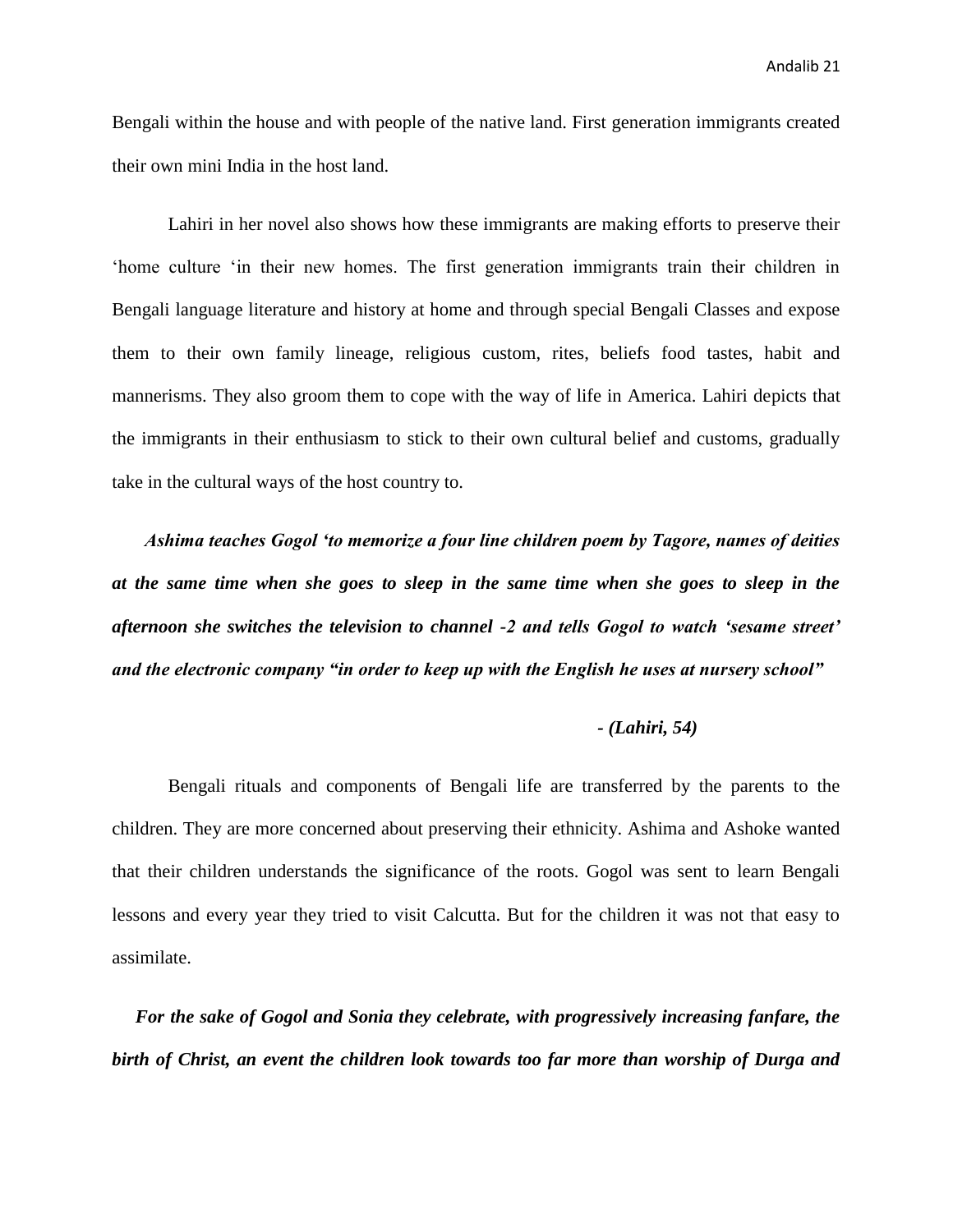# *Saraswati.. It can't compare to Christmas, when they hang stokings on the fireplace mantel, and se out cookies and milk for Santa Claus. - (Lahiri, 64)*

Gogol Ganguli struggled more to accept the dual identity. He preferred to lead life as an American than a Bengali immigrant. From a very young age he has seen discrepancy in attitudes of the natives towards his parents. Neighbor kids making fun with the family title hanged in the house gate. People smile secretively at his parent's accent.

 *Though it is his last name, too, something tells Gogol that the desecration is intended for his parents more than Sonia and him. For by now he is aware, in stores, of Cashiers smirking at his parents' accents, and of salesman who prefer to direct their conversation to Gogol, as though his parents were either incompetent or deaf. - (lahiri, 67)* 

Gogol and Sonia constantly challenge their native identity. They prefer turkey, pizzas, and hamburgers over Bengali syrupy dishes their mother cooks. They disliked visiting Calcutta on vacations. They listened to American rock music over Bengali classical and showed less interest in attending Bengali parties.

Eventually when growing up Gogol started to lie to his parents, he smokes pot, sleeps with multiple girlfriends. His activities reflect that he has no uneasiness on embracing American way of life. He started to follow his own heart. He isolates himself from the family obligations and moved out to New York. He made a girlfriend and moved in with her family which he liked more than his own. He feels more at home in his girlfriend Maxine's house and he get fond of her parents. For Gogol Maxine's parents are very comfortable to mix with and they are not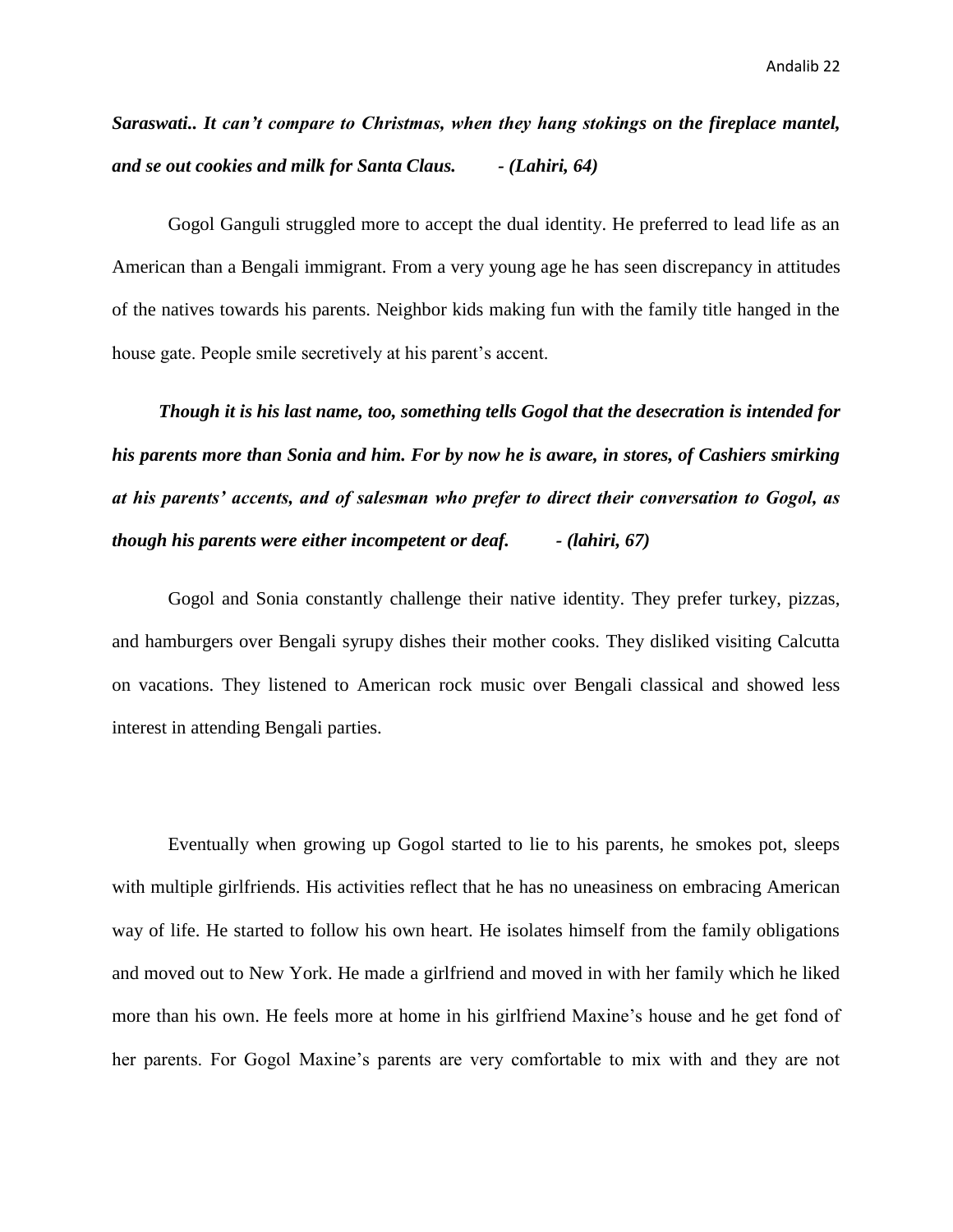comparable to his parents. He finds it easier to share his thoughts with them and loved their way of living which is more of disorganized and unorthodox.

Gogol and Sonia strive to create their identity separate from the identity imposed on them by their parents. Gogol's decision of changing his name to Nikhil is another attempt on his part to create his own identity. He created himself the dual identity.

Nikhil is a free man from all cultural bondages. But Gogol however bonds him to the origin. He manages to have a dual existence having both American and Indian cultural values. And this is what most diasporic characters goes through.

The distorted relationship that the characters has gone through also gives us the sense of unhomeliness. We can see how the relationships between husband- wife, parents- children, and all other kinds of relationships get affected by the nature of the situation the characters undergo. Gogol has less fondness for his family especially for his parents. He and Sonia both decided to live away from the parents which is very rare in a Bengali family. Also later we get to see how Ashima herself did not want to leave Boston to go to Cleveland where Ashoke's new job assigned him. She also somehow didn't want to give up the pleasure of being in a place she is more comfortable in rather than going with husband. Ashima undergone trauma of leaving native land before when she got married and left India. So, this time she became brave enough to choose her place of comfort rather than giving into the bond of relationships. Her diasporic experiences made her strong enough to make her own decisions.

There seems to be a sense of reversal in the attitude of Ashima and Gogol. Ashima who was strongly upholding her native culture earlier in the novel adapts a new way of life after her husband's death. She starts working, learned to drive car, pays her own bills and she gets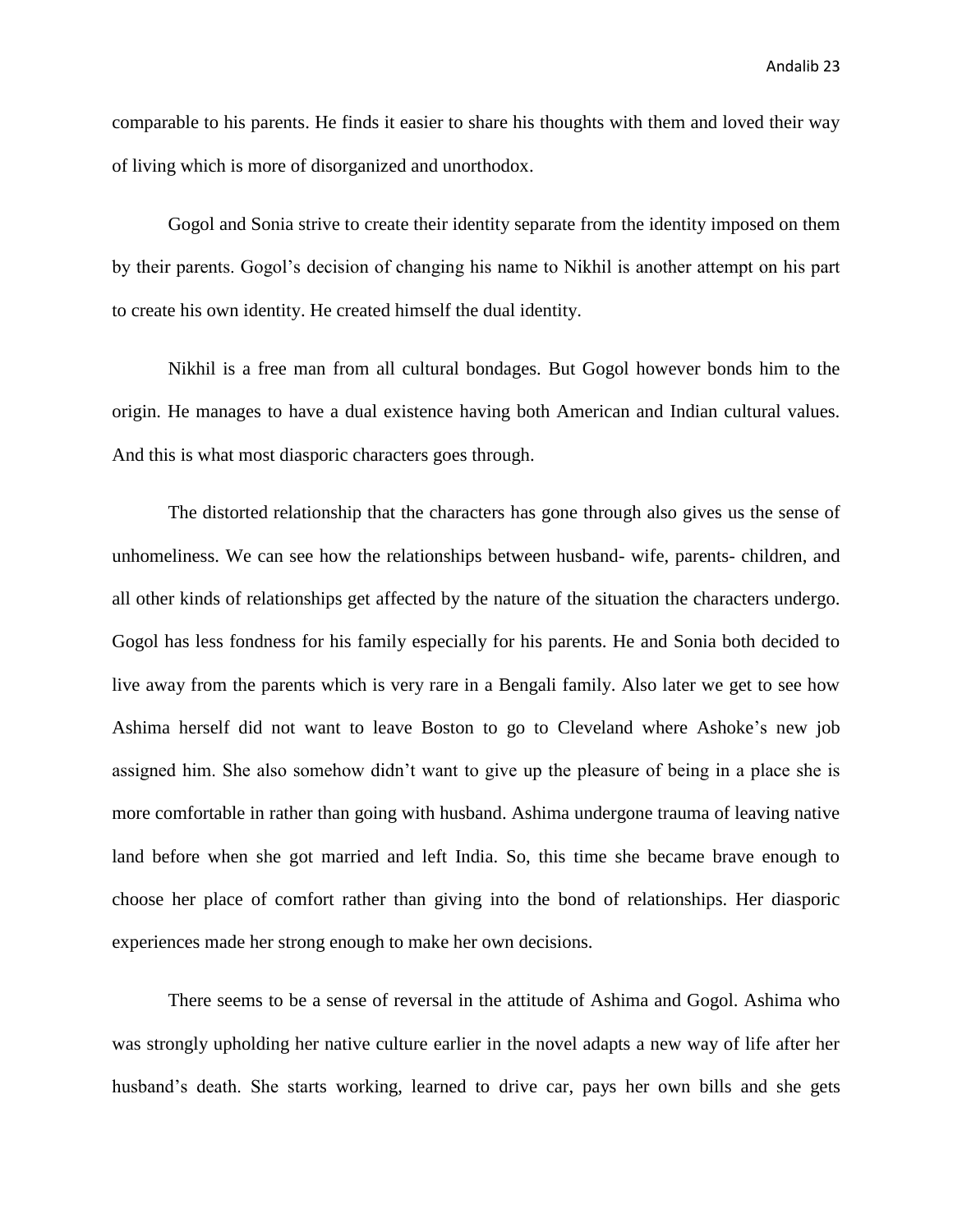comfortable in living life alone in American way. She suddenly feels connected to America and calls it her home. In the end we can see she is as American as she is Indian and adapts herself well. On the other hand Gogol who was totally opposing the traditional values has become much easier on the fact. He unknowingly takes up the traditional role after his father died to look after the family and moved back with his mother and sister. He could not turn away the Indianness nor can he embrace American values unquestioningly. Towards the end he appears to be in the in between situation where Gogol and Nikhil culminate into one. He made peace with his present and past.

### **Chapter Three: Interpreter of Maladies and Unaccustomed earth**

Published in 1999, Jhumpa Lahiri's *Interpreter of Maladies* was an international bestseller. The collection includes nine short stories. In each of the stories Lahiri investigated the troubled and controversial position of the dislocated people. Most of the characters in the stories are caught up in problematic situations in order to accommodate themselves in the new place. Some of them could assimilate easily but some were just caught up in between situations ending up with failure. *Interpreter* of *Maladies* represents Lahiri's bicultural and bilingual heritage. According to Angelo Monaco in Lahiri's work her characters are almost all translators, insofar as they must make sense of the foreign in order to survive. They shuttle between India and America and as translators attempt to voice feelings of dislocation and search for the happiness they have lost.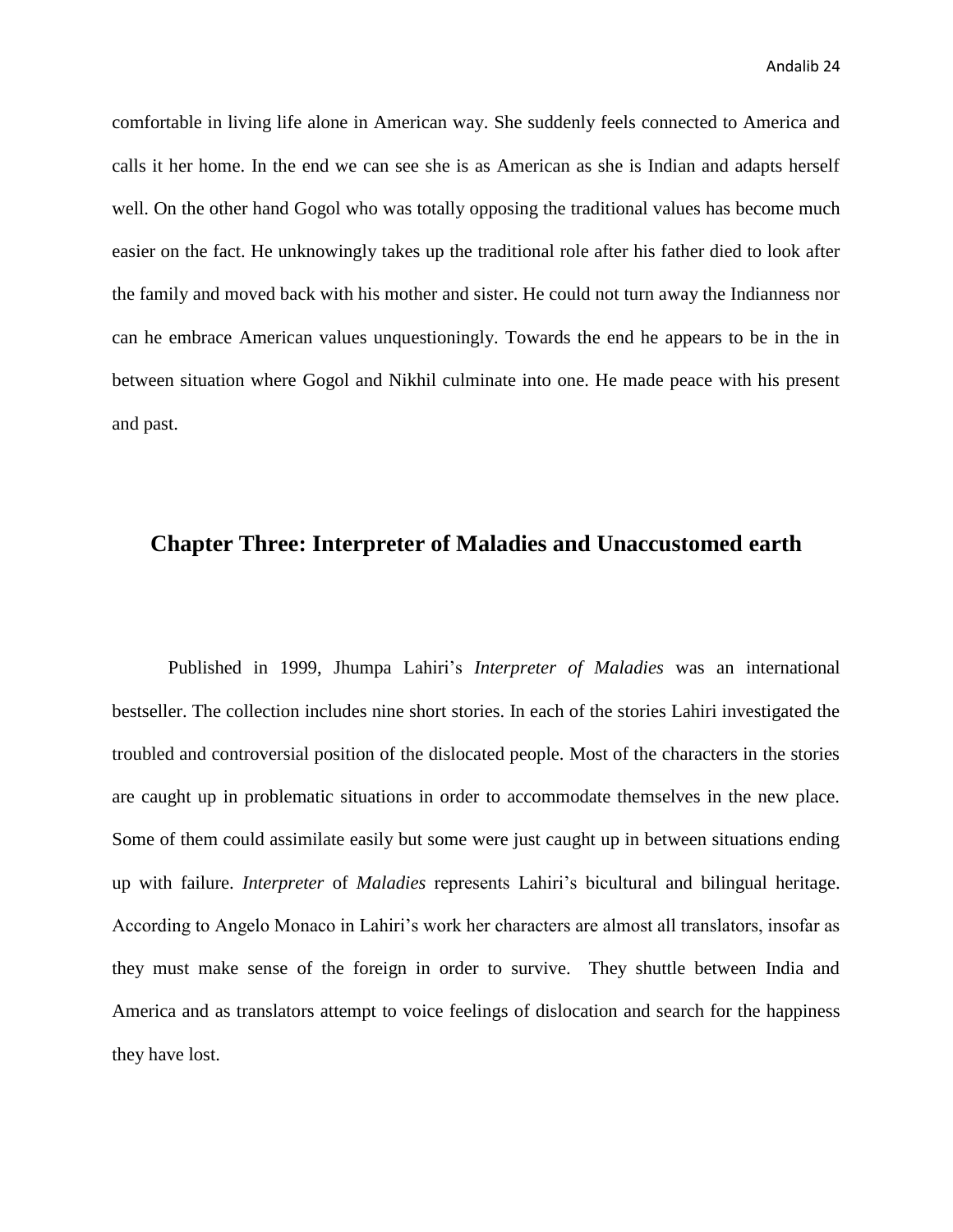Andalib 25

Lahiri explores human nature in a diasporic cultural context. The lives of expatriates and first generation American of Indian origin and their alienation, sacrifices and struggles are the main themes. Arranged marriages, difficult or problematic human relationships and general sense of displacement felt by the immigrants are also certain motifs in the stories.

In the story Mrs. Sen's we came to know about a young Indian housewife who after her arranged marriage migrates to North America. Her husband is a university professor. Mrs. Sen is perfect example of the people who suffers the consequences of shifting into an unknown land. Mrs Sen resisted herself from assimilation to the new culture. She creates a small scale India in her American house. The foods, the kitchen equipments, her recipes, clothes, books and every other thing recall the life she had back in India. Even though she had left the place, these things bring back the memories. She constantly refers to India as her "home" even after she is settled down in an American household. Mrs Sen starts babysitting an American boy named Eliot whose mother is a working woman unlike herself. Despite of their differences in age, ethnicity both of them developed a kind of solidarity and mutual companionship. They share the same kind of loss and alienation. Eliot misses his mother's love and affection and grows a feeling for his babysitter. In the story we can see that how Mrs Sen is not interested in assimilating with the American culture. She refused to learn driving which is very important thing to know in place like America. But Mrs Sen thinks that India is much better than America because back at home they have a driver for their car and for her "Everything is there".

*By then Eliot understood that when Mrs. Sen said home, she meant India, not the apartment where she sat chopping vegetables.(Lahiri, 121)*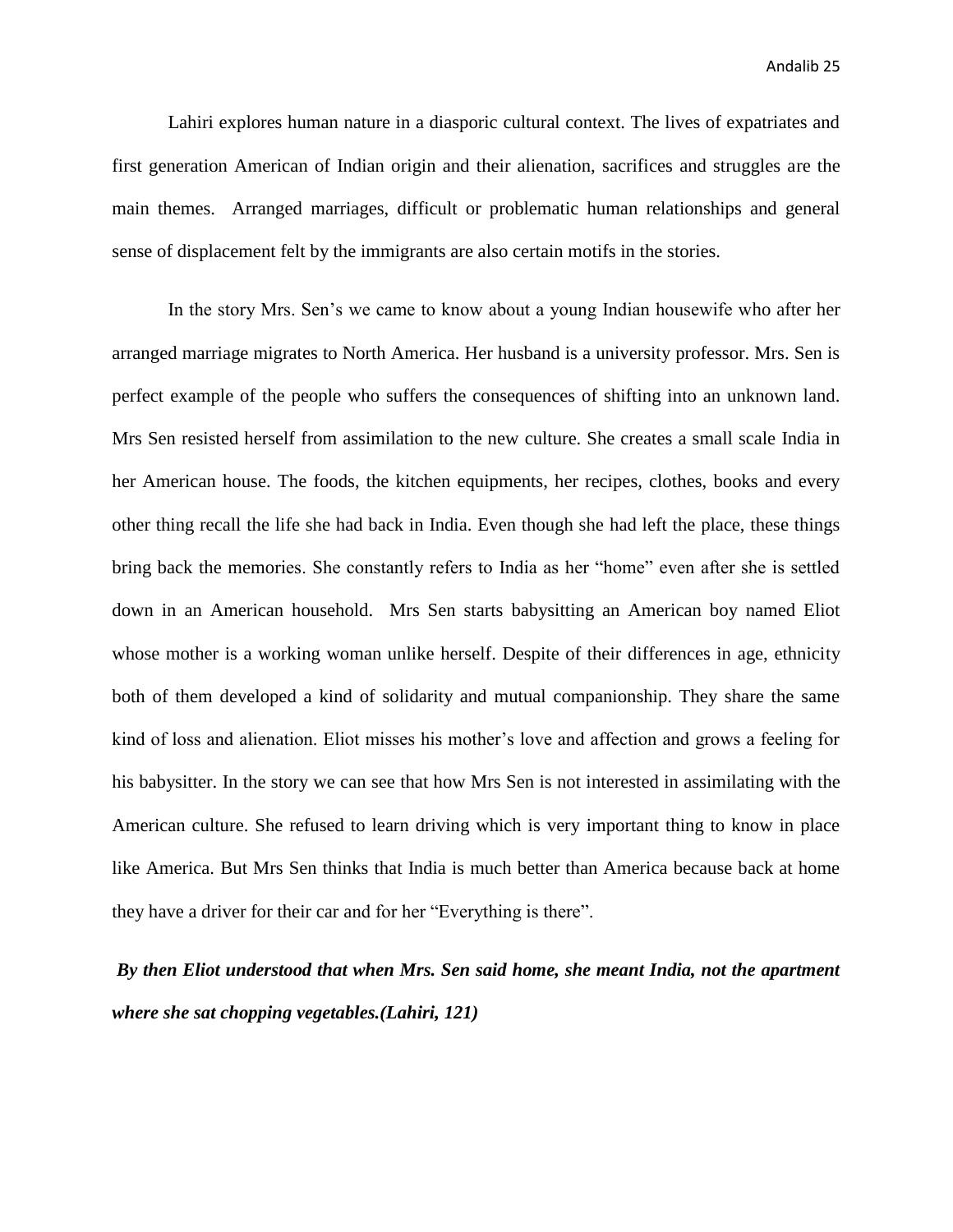Lahiri tells us the story of Mrs Sen from Eliot's perspective. Even though he is just eleven years old Lahiri gave him great insights.

# *Two things, Eliot learned, made Mrs Sen happy. One was the arrival of a letter from her family. It was her custom to check the mailbox after driving practice. (Lahiri, 22)*

The immigrants link themselves back to home land through letters, telegrams and phone calls. Mrs Sen did the same. She gets happier receiving letters from India and Eliot noticed the enthusiasm in her while reading the Bengali written notes. He felt that while reading letters Mrs Sen is no longer present in the room (Lahiri, 122)

The food habits of the immigrants also depict their longing for homeland. Mrs Sen often feels nostalgic for the fish she ate in India. For her the fish in America tasted nothing like fish in India. She also recalled memories of eating fish almost every day from dawn to dusk.

Mrs Sen also is someone who refused to blend in with the American society. Eliot's mother is an independent woman who earns on her own and knows driving and lives alone. Mrs Sen refused to learn driving after the failed attempt which caused a little accident. She depends on her husband for almost everything and she is happy with it. "Mrs. Sen's" illustrates a woman's grief for her unresolved assimilation caused by her migration and made her a victim here.

"This Blessed House" depicts a conjugal relationship in a common American setting. Sanjeev and Twinkle have been married for just four moths and they differ from each other in almost all ways. Here we could see how the couples are representing two different kinds of diasporic characteristics. They are born and brought up as second generations of immigrants. While twinkle accepted the given privileges and blended in easily to the host culture, Sanjeev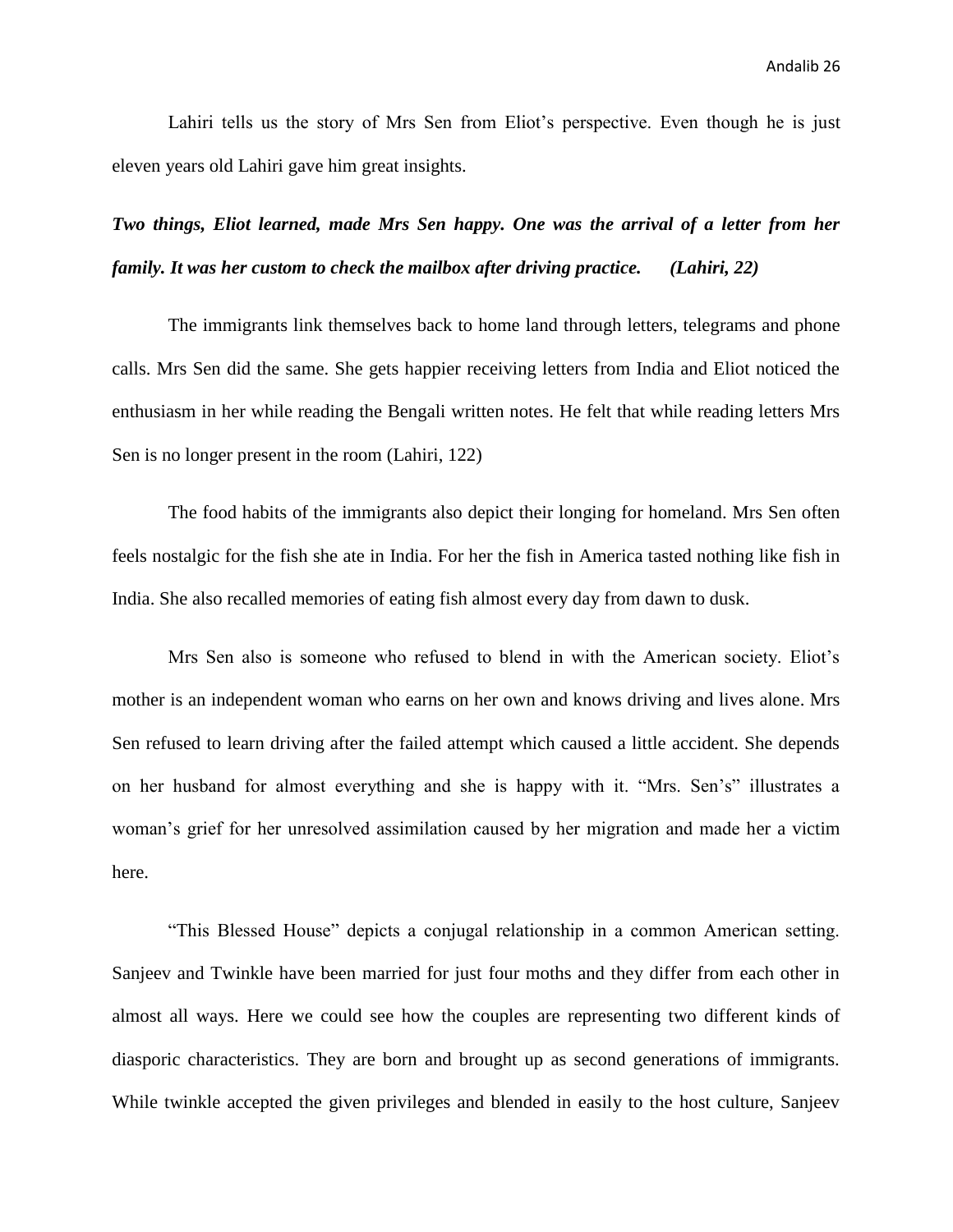portrays different perspective. Twinkle is an open minded new generation woman completing her Master's degree thesis and Sanjeev is a manager in a company. Twinkle is representing a happy assimilation within the American background. Sanjeev is a representative of the brain drain of the new Indian diaspora who sticks to the traditional and religious feelings and compliances. From the name of the story the readers can guess that Lahiri here emphasizes on some religious exercises. The couples get into a extreme kind of contradiction regarding the religious issues. While they moved into the new house after marriage Twinkle discovered so many Christian paraphernalia like post cards, crosses, posters, statues of Christ in the house left by previous owners. Twinkle finds the objects spectacular and took them as welcoming signs indeed she *believes that "This house is blessed." (Lahiri, 144).* Sanjeev did not like the items liked by Twinkle as blessed ones. He wanted them to throw these things away. He gets frustrated seeing his wife's childish attitude. She persuades him to display the objects all around the house. But Sanjeev keeps telling her that "we are not Christian".

Twinkle becomes the representative of the host country. She is good in everything that is not Indian. She likes to cook dishes which are less Indian and avoids spices and curries. *Indian food, she complained, was a bother; she detested chopping garlic, and peeling ginger (Lahiri, 144)*

Here Sanjeev in his own house starts feeling the experience of unhomliness like the migrated people in a foreign land. *He was getting nowhere with her, with this woman whom he had known for only four moths and with whom he shared his life. He thought with flicker of regret of the snapshots his mother used to send him from Calcutta, a prospective of brides who* could sing and sew and season lentils without consulting a cookbook. (Lahiri, 146). Here Sanjeev regrets getting married to Twinkle. It shows that how traditional and Indian he is in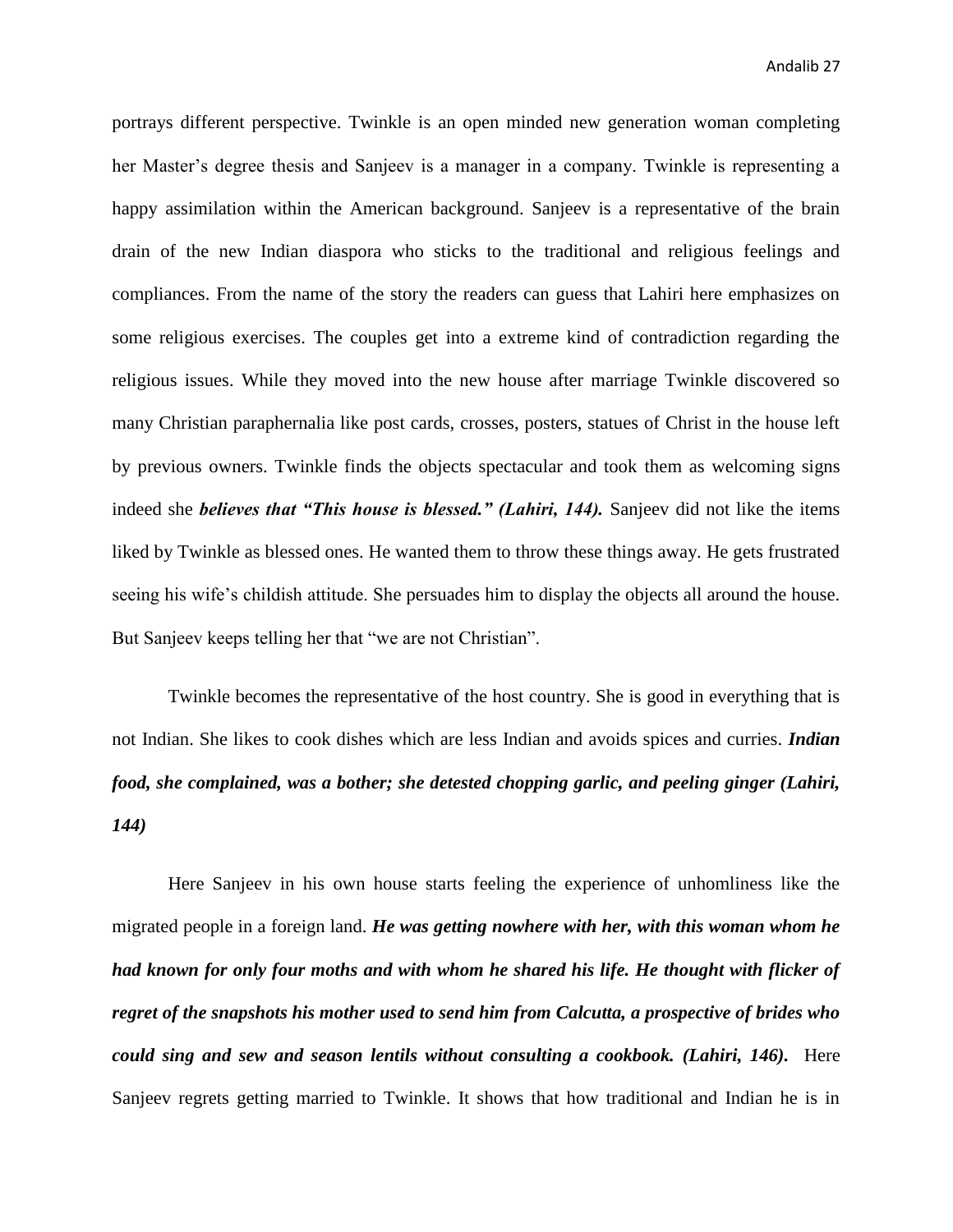Andalib 28

nature despite of living in America. Sanjeev represents those immigrants who stick to tradition in order to keep it alive in the foreign land. They always have had the tendency of going back to the native land through memories, traditions, and rituals.

The second collection of Jhumpa Lahiri's short stories *Unaccustomed Earth* portrays the problems and traumas that the second and third generation Indian immigrants face. They are the products of a hybrid culture and goes through alienation and miscommunication. The characters lahiri created seems to have failed relationships, broken family ties, rootlessness, double identity problem, conflicts between two generations. *Unaccustomed earth (2008)* examines the difficulties that the central characters have in incorporating and relocating their identities to a place which is more privileged than their origins.

These characters have dual identities but they are not able to enjoy this status. Most of them are deeply troubled by the complicated and unresolved issues connected to their hybrid state. Here the marriages are mixed or inter cultural marriage. By marriage and relationships these two different types of people from diverse socio cultural backgrounds are getting united. Eventually, issues like miscommunication and detachment recurring into their lives.

*Unaccustomed Earth* symbolizes the new earth and soil in which the decedents of immigrants as well as their parents submerge their roots and culture. C. G Kurthikadevi in her essay talks about the title of the story collection. She thinks that the title conveys a dual meaning. First, it is suggestive of the world of the first generation immigrants who are now not accustomed to the world of their children. Secondly, a different kind of world is occupied by the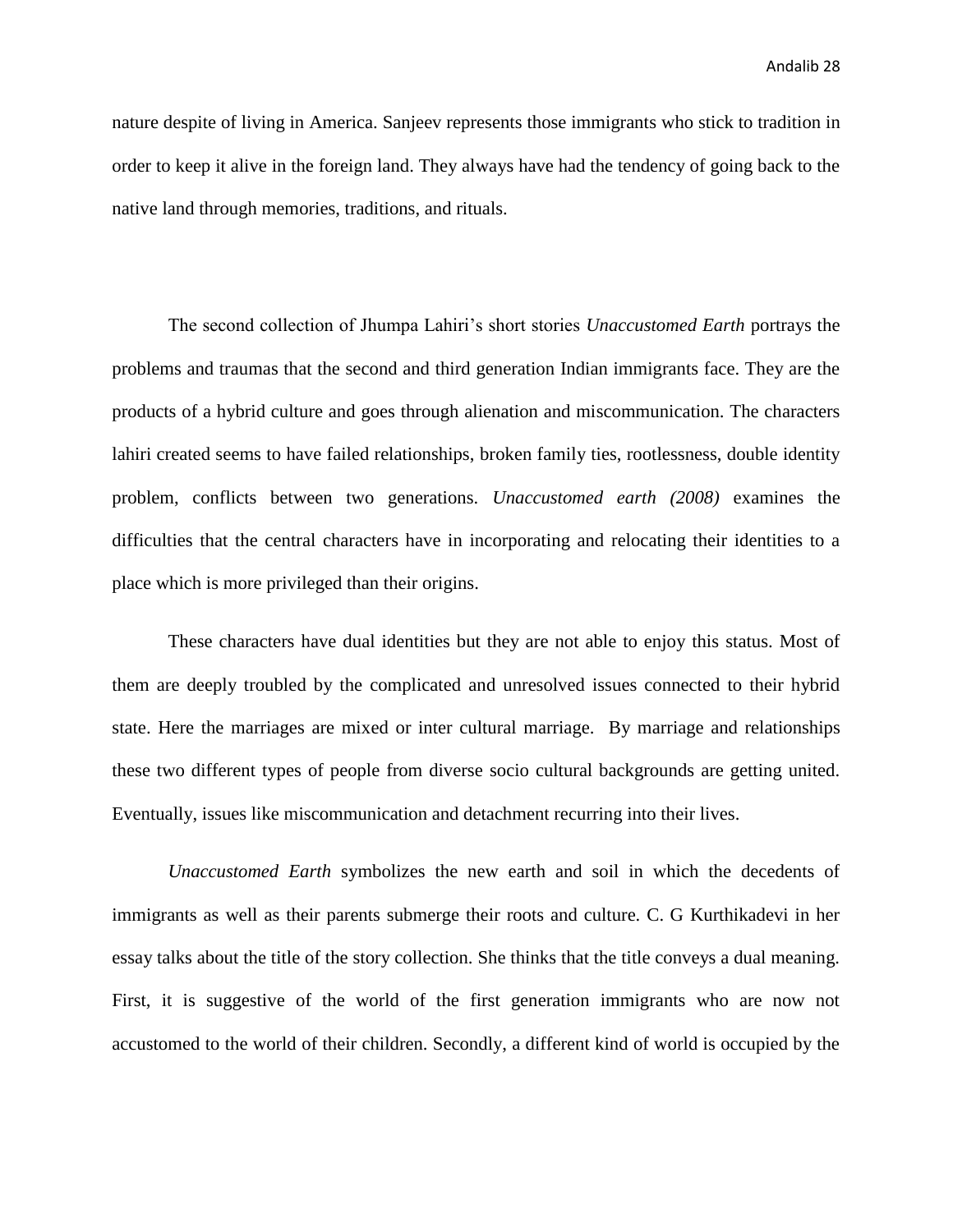children of the immigrants who are no longer connected to the lives they share with their parents. The new kind of generation and their dilemma gets most significance in this series of writing.

In the title story "Unaccustomed Earth" the main protagonist Ruma feels traumatic and nostalgic on the loss of her mother. Ruma feels that after her mother's death she has no way to return to traditional culture of her origin. Even though Ruma belongs to the second generation of immigrants who is an independent woman, she suddenly grown the feeling of loss of identity. Ruma is married to a white man and has settled down in Seattle. She has a three year old son and expecting her second child. Many years of independent life in America has deprived her of the traditional Bengali culture. She feels that she has lost her Indian identity. She got married against her parents will. Ruma chooses to wear western clothes instead of Indian. Her mother left her two hundred and eighteen sarees but after her death Ruma give all of them away to other women and kept only three for herself. She seldom uses Bengali language at her home. As she refuses to use her native language it shows that she has become a stranger to her own culture. She only had a very close relationship with her mother with whom she communicated in native way. Ruma's relationship with her father is a distant one. Ruma become worried when her father decided to visit her home one weekend. She thought that her father might become her responsibility. In Bengali culture the children are responsible to look after parents in old age. Ruma thought differently and gets tensed because she was not ready for liabilities and was busy with her own life. Growing up in America made Ruma think more independently but after she lost her mother she get to feel the loss of traditional way of living life. She started missing her mother's visits at her home and taking care of her son Akash. It was her mother who cooks traditional Indian dishes and teaches Akash Bengali rhymes. Her mother's death suddenly brings back to Ruma the feeling of losing national identity. Marrying a white man and living a American life makes Ruma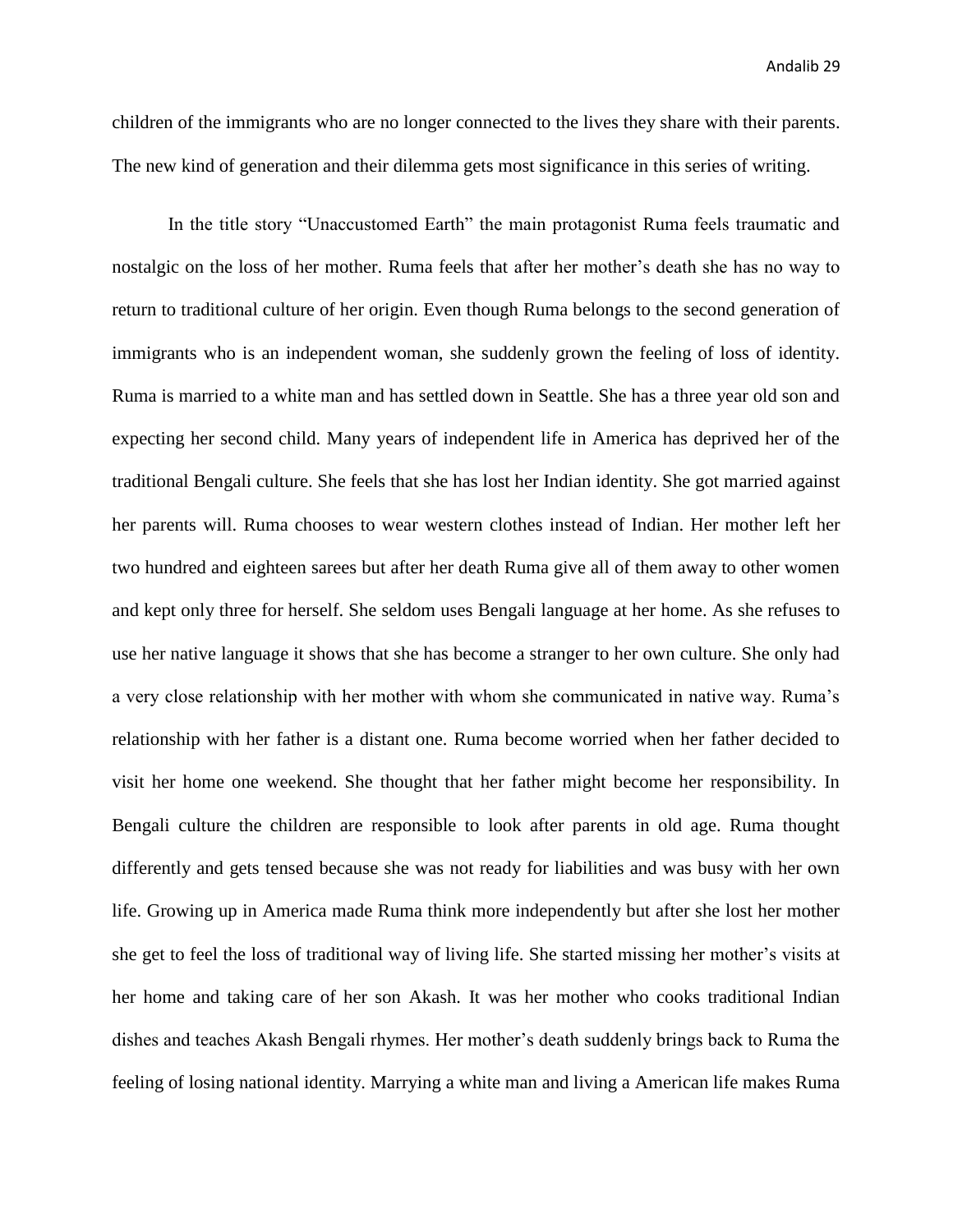Andalib 30

feel a certain kind of self – hate. For Ruma the loss of her mother signifies the loss of a role model in life and the source of traditional culture to return to. On her father's visit gradually the ice was broken between the daughter and father. Her father took the place of her mother in a way. He helped Akash to speak Bengali and created a garden for Ruma at the backyard. As a father he encourages his daughter to live like the Hydrangea flower which changes color depending on the acidity of the soil. In a sense he wants Ruma to get out of her trauma of losing her mother and accept the reality. Ruma gradually comes to terms with her traditional identity and mends her relationship with her father.

# *Growing up, her mother's example- moving to a foreign place for the sake of marriage, caring exclusively for children and a household- had served as a warning, a path to avoid. Yet this was Ruma's life now. - (Lahiri, 11***)**

Ruma's life between Aemrican and Indian culture is constant negotiation for her. She is well educated; she becomes lawyer in New York and was successful and independent. But after shifting to the new home because of her husband's job Ruma gave up her professional career and independence. She started being like her mother looking after the house and kid. Eventually, Ruma also has given into the traditional role that her mother used has had. Ruma accepts her position according to the Indian tradition. She left her home in Pennsylvania to work in New York and then moved with her family to Seattle. The position of in-betweenness, living between two cultures, is uncomfortable and confusing for her.

"Only Goodness" is the story of a Bengali American family and the clash between two generations and their beliefs. Rahul and Sudha are siblings who grow up in American lifestyle with a traditional Bengali origin. The siblings lead a life of double identity and they become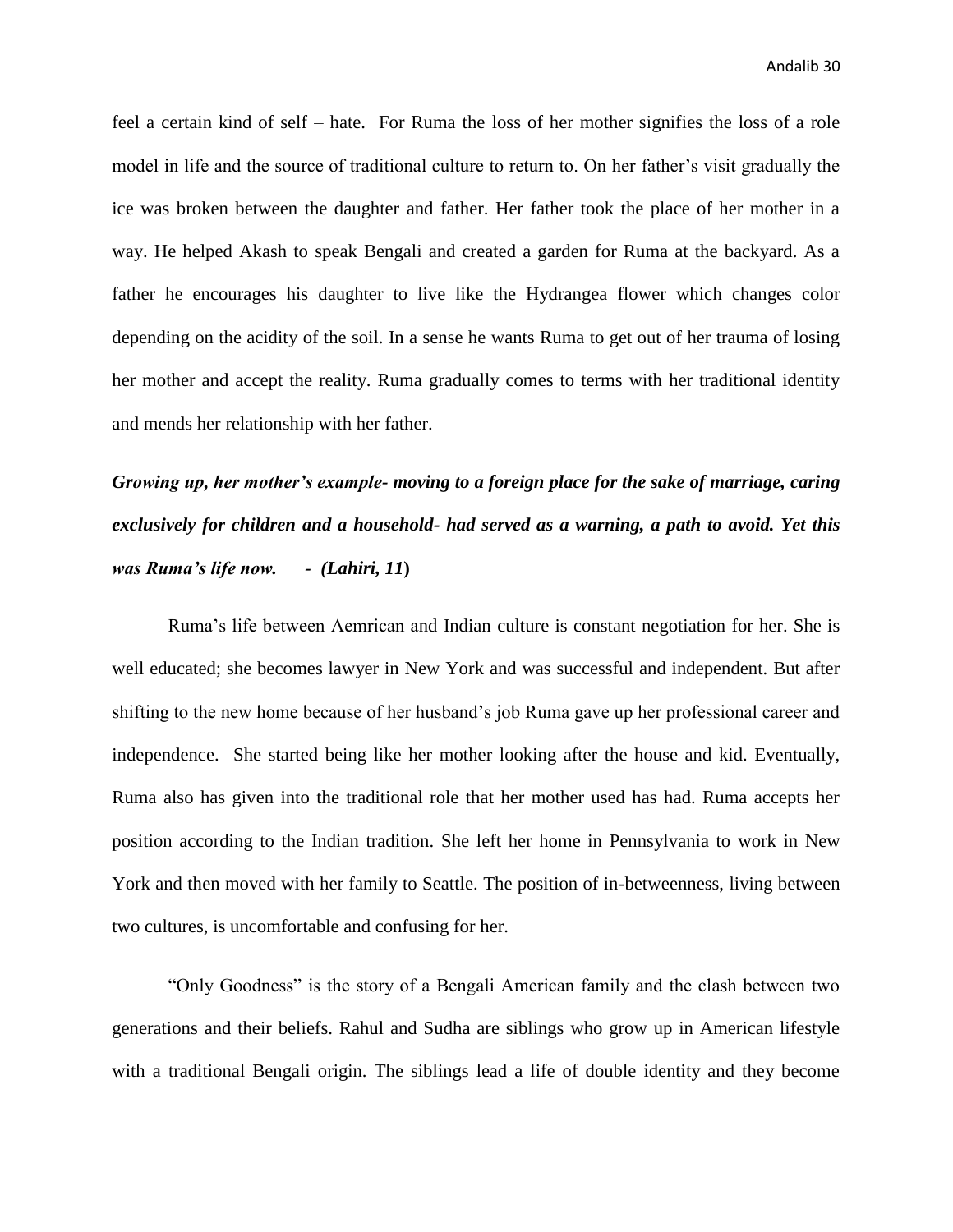rebellious at certain point. Their parents were more into tradition of their native land. The children secretly cling into the new space they are born in. Sudha and Rahul chose their independent life hiding their parents. This type of contradiction is much more visible in a immigrant family and Lahiri did use her dazzling narratives to depict the story.

*Sudha had waited until college to disobey her parents. Before then she had lived according to their expectations…. Out of sight in Philadelphia she studied diligently, double majoring in economics and math, but on weekends she learned to let loose, going to parties and allowing boys into her bed. She began drinking, something her parents did not do. - (Lahiri, 129)*

The lifestyle Sudha chose for herself was more American and shows her belongingness to the country. Her brother Rahul also did the same and become an alcoholic. Their way of living life was not welcomed by the parents and the relationships just get scattered. Most of the immigrant families lack communication, attachment and unity. The parents think differently and wish for a traditional upbringing. The children try harder to blend into the western land to survive.

Amit from the story " A choice of Accommodation" comes from an upper class family in India but his wife Megan is white and from a working class American family. The marriage between two was not socially accepted by Amit's family.

*"We eloped eight years ago. City hall." He was twenty –nine, Megan thirty- four. It had been exhilarating- the joy of getting married combined with the fact that it would all be in secret, without planning, without involvement from anyone else. His parents have not even met her. He was aware of what an insult it was to them. For all their liberal western ways he knew they wanted him to marry a Bengali girl, raised and educated as he had been. (Lahiri, 111)*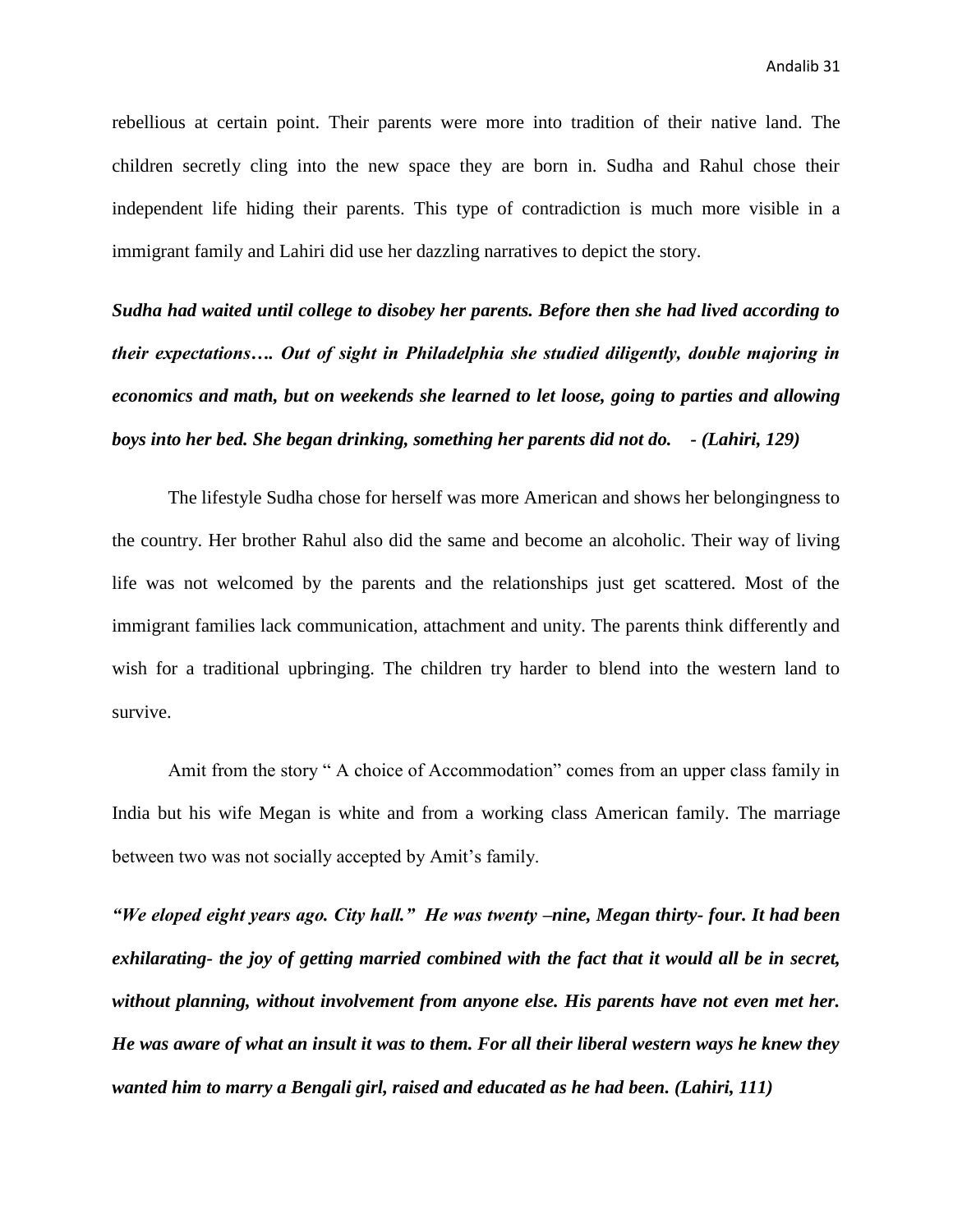Because of his marriage, his parents ended up their relationship with him. Therefore, Amit feels depressed both towards his family and his wife. While he got drunk in the wedding ceremony they came to attend Amit tells a stranger woman that how disappointed he is about his marriage. He thinks after the birth of the daughters the relationship bond disappeared. They feel detached from each other. Maybe, Lahiri wants to point out another kind of dilemma that occurs in inter cultural marriage. The diversity of the culture somehow affects relationships. Some people could easily deal with changes but some cannot.

In *Unaccustomed Earth* Lahiri tells us stories of Hema and Kaushik. There are three stories about these characters and their dilemmas and trauma of rootlessness. The two families of hema and kaushik get to know each other when they are living as Bengali Americans in a neighbourhood in Boston. When they were kids both have a puppy love for each other. But later kaushik and his family left US and moved back to India. Then after couple of years they suddenly returned to America ending up staying at Hema's home. Through the narratives described by Hema and kaushik's point of view we came to know about their lives. Hema always felt inferior in the American society because of her origin. She doesn't want to think herself as an Indian so she wanted to marry an American guy. She later on entered into a relationship with a American guy Julian who was married. This relationship was a turning point for Hama's life as she eventually started to respect her own heritage. She became an independent woman with a good degree and job. The apathy that Julian showed in the relationship makes her feel traumatic. Later on Hema got engaged to Navin who was chosen by her parents. Navin is an Indian American like her and shares the same traditional background. Hema literally goes back to tradition and culture of her native land. She could have started a new life with Kaushik when he asked her to leave Navin in Rome. Hema didn't do that because she wanted commitment and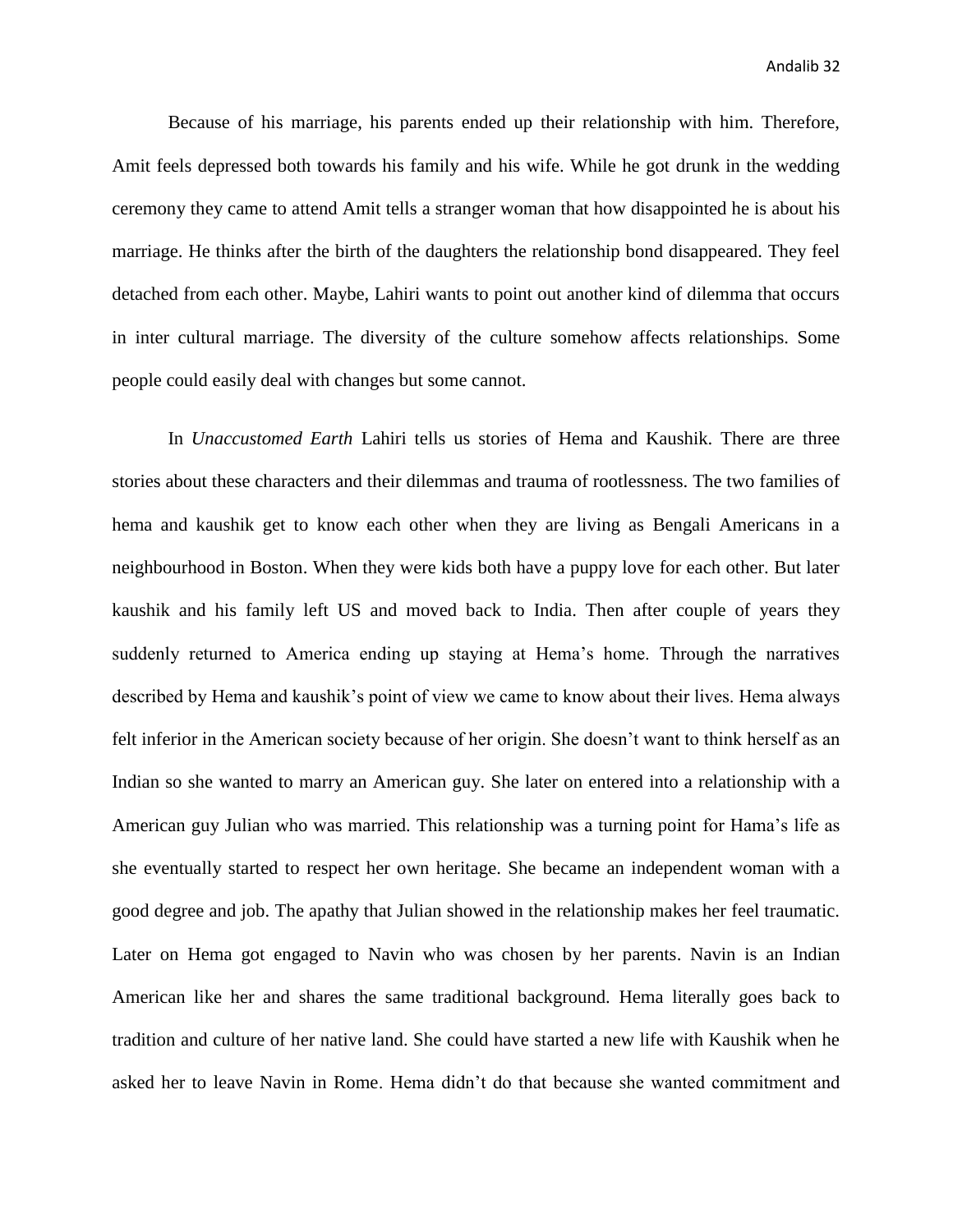Kaushik never wanted that. The failed and dishonest relation that she had with Julian made her understand traditional values of being in a relationship. The western culture produces relationships with trust issues, lacking commitment and causes miscommunication. These problems are very much of present in the lives of the immigrant children's. They find themselves rootless.

### **"***My mother's dead. My father lives in the US'.*

*"But you are Indian, no?"*

*"***Yes.**

### *"You live in India" – "I don't live anywhere at the moment". - (Lahiri, 328)*

This dialogue between Kaushik and his neigbour depict the rootlessness Kaushik suffers from. He chose to wander around places and countries and never settles down. His state of mind could not make peace with any place which he can call home. Kaushik from his childhood living here and there which can be a reason he never settled down. Kaushik is different. His mother dies of breast cancer when he was child. His father remarries and started a new life. Kaushik couldn't come to terms with his personal tragedy. He seems lacking the emotion of a human being. He deserts his family and becomes a nomad and finally died in a tsunami in Thailand.

Compared to their parent's lives the second generation of Indian Aemricans suffers more from their displacement. They have no choice for their life. Their Indian parents can call India as their homeland and most of them moved back there. But the new generations get torn between these two worlds.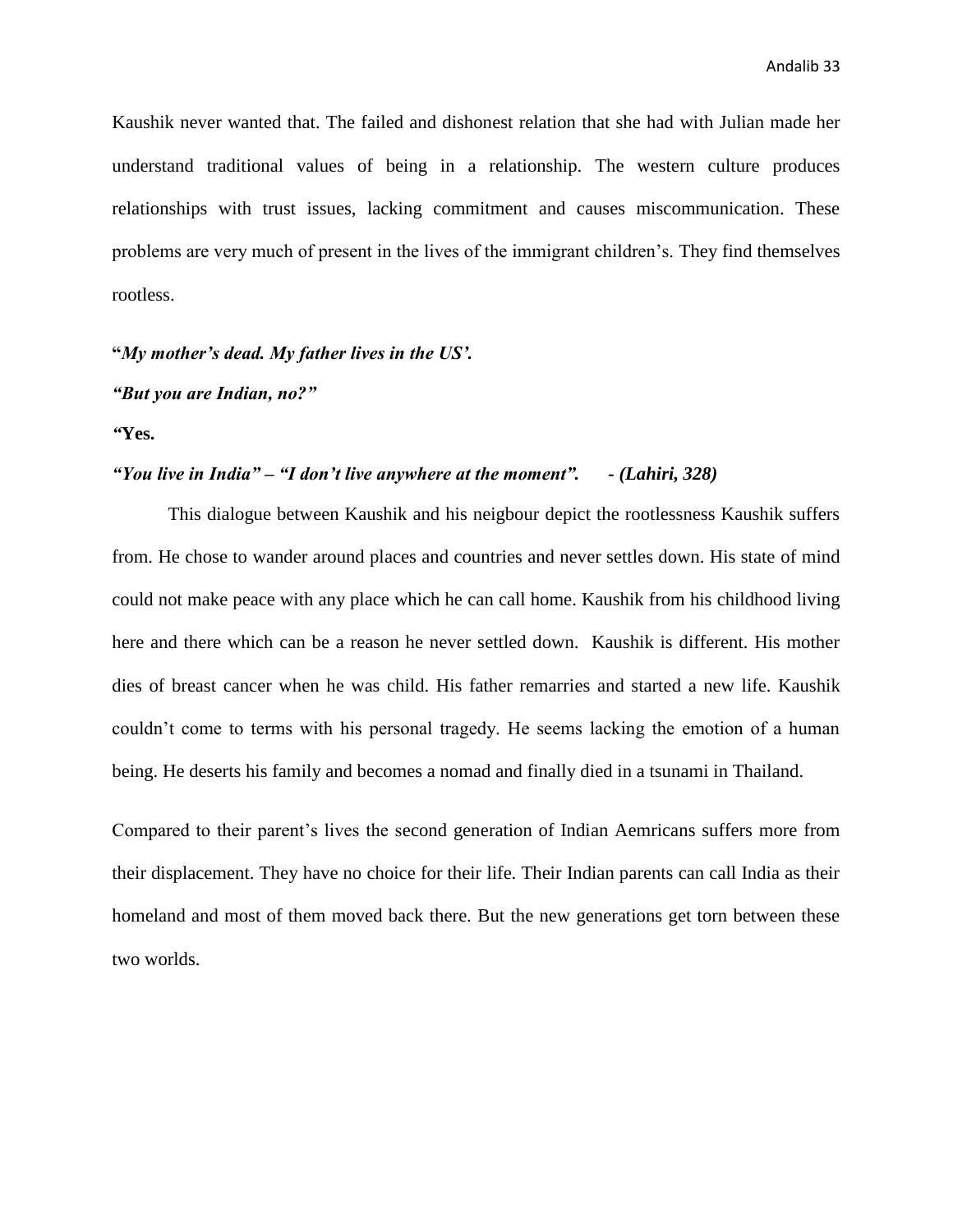## **Conclusion**

In Jhumpa Lahiri's writing the two worlds of the east and West have been brought together. Her themes such as assimilation, broken relationships, home, exile, dual identity, rootlessness, hybridity gives us better understanding of Lahiri as a Diaspora writer. The stories she tells us says more of her intercontinental journey during which she gets herself accustomed to both Indian and American culture. Her writings are filled with details of traditional Indian names, food descriptions, recipes, Indian dressing styles and rituals. Lahiri here plays as an ambassador of the Indian diaspora.

Lahiri's view on the Immigrant fiction is very different. And she actually questions the system and thinks that why one would get marginalized for writing about a specific theme. Lahiri thinks that writers have always tended to write about the worlds they come from and it is just so happens that many writers originates from different parts of the world than they end up living in to another, either by choice or for necessity of the circumstances and therefore write about their experiences. The term Diaspora, exile, alienation, belongingness, expatriation are mostly similar to each other in meaning in the world of diaspora writers and they contain some kind of ambiguity in nature and tells about being both a refugee and ambassador in the foreign land. Here diaspora became a mode of cultural production or it can be called a social form where it talks about merging in a different culture creating hybrid identities. Lahiri wanted to construct different kind of picture of the diasporic life for her readers. The fictions discussed in the paper signify this diversity. We as readers are compelled to give a second thought to the state of 'inbetweenness' of the immigrant population. The diasporic space has a unique nature. Lahiri's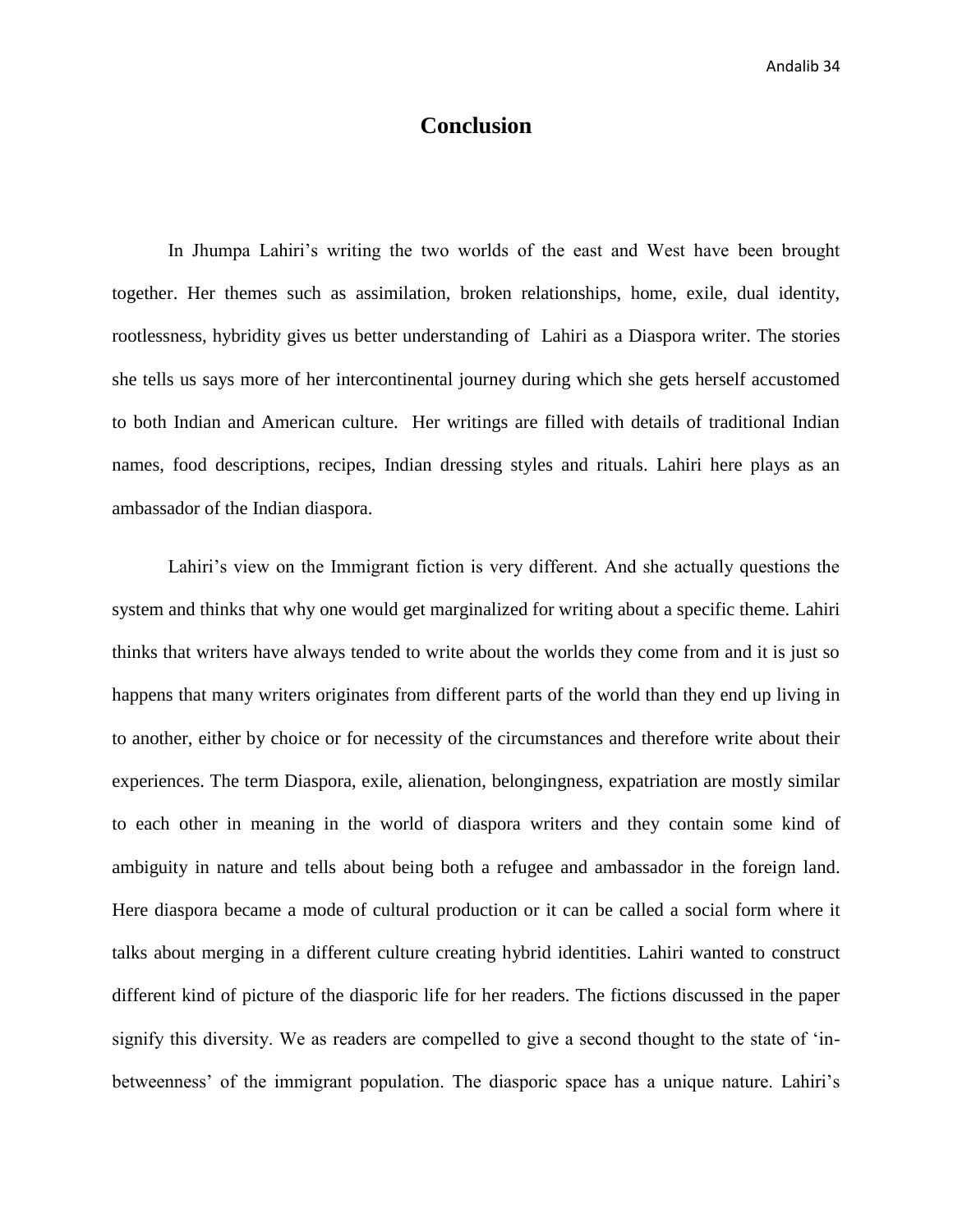characters show both negativity and positivity to their diasporic adventure. She portrays the positive consequences of flexibility and changing lifestyle in immigrant's life. The characters in *Unaccustomed Earth* experience pain because they live in a marginal position between two cultures. They keep themselves in both the sides of the culture, two traditions and two ideologies which cause identity crisis, rootlessness and conflicts. The way they look at their past and their own native culture determine their future. Again, in the story "Going Ashore" Lahiri told us about kaushik's mother who suffers from breast cancer. None of the relatives or friends in India helped her or motivates her to deal with the situation. The family decided to back in America in order to get out of the distressing behavior of the native people and get some mental peace. Lahiri shows such problems that prove that the old definition of home as a place of safety and peace has changed in the diasporic world. The immigrant experiences have got diversity. Some of the migrated people can release themselves from the bondage of old values and traditions within the diasporic life and enjoy the goodness of assimilation. Too much remembering past like Kaushik will cause people to get stuck in the past and lose the ability to move forward. Forgetting one's native culture is also harmful in a sense and cause tragedy for Diaspora community. Only negotiating between these two spaces can keep positivity in the lives of the immigrants.

To conclude, Diaspora not only led to the crossing of borders. It denotes the journey across the less visible boundaries of time, space, ethnicity, traditional values, language etc. The diasporic subjects relocate into a new landscape and creates something afresh. They cannot simply abandon their old lifestyles and traditions and gradually get shifted to the host land also the interplay between the good and bad should be acknowledged in the diasporic space.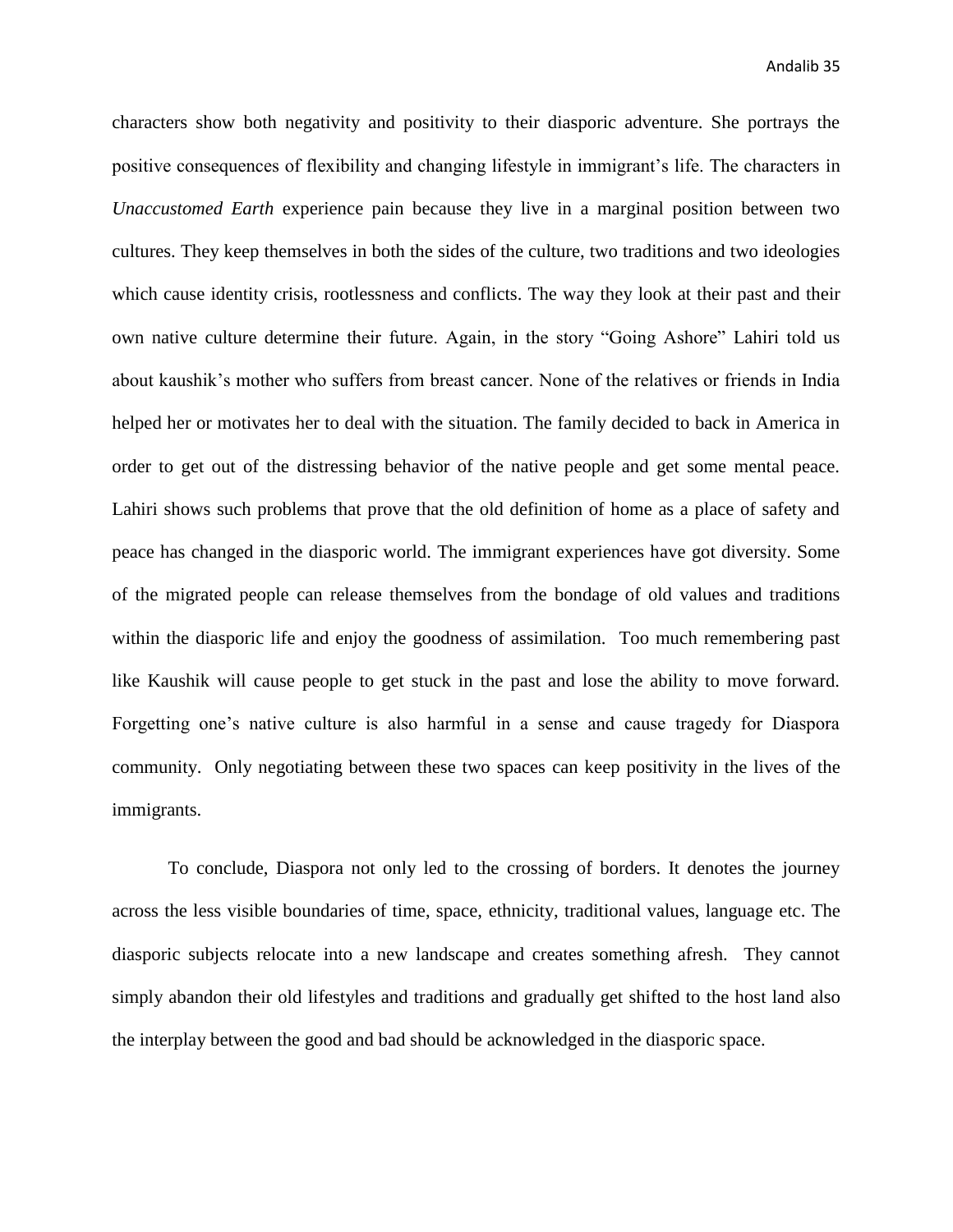### **Works Cited**

#### **Primary Sources:**

Lahiri, Jhumpa. Unaccustomed Earth. 1st ed. New York: Alfred A. Knopf, 2008. Print.

Lahiri, Jhumpa. The Namesake. Boston: Houghton Mifflin, 2003. Print.

Lahiri, Jhumpa. Interpreter of Maladies: Stories. First ed. HarperCollins, 1999. Print.

Cohen, Robin. "Four Phase of Diaspora Writing." Global Diasporas an Introduction. 2nd ed. Hoboken: Taylor & Francis, 2008. Print

Safran, William. "Diasporas in Modern Societies: Myths of Homeland and Return." Diaspora Diaspora: A Journal of Transnational Studies: 83-99. 1991. Print

#### **Secondary Sources:**

Reimer, David. "Exile, Diaspora, And Old Testament Theology." Scottish Bulletin of Evangelical Theology 28.1 (2010): 3-17. Rutherford House. Web. 17 Aug. 2015.

"A Study of Diasporic Sensibility and Acculturation in Jhumpa Lahiri's The Namesake." International Journal of English Language Literature and Humanities. 28 Nov. 2014. Web. 9 Oct. 2015

Farshid, Sima, and Somayeh Taleie. "The Fertile "Third Space" in Jhumpa Lahiri's Stories." IJCLTS International Journal of Comparative Literature and Translation Studies (2013): 1-5. Print.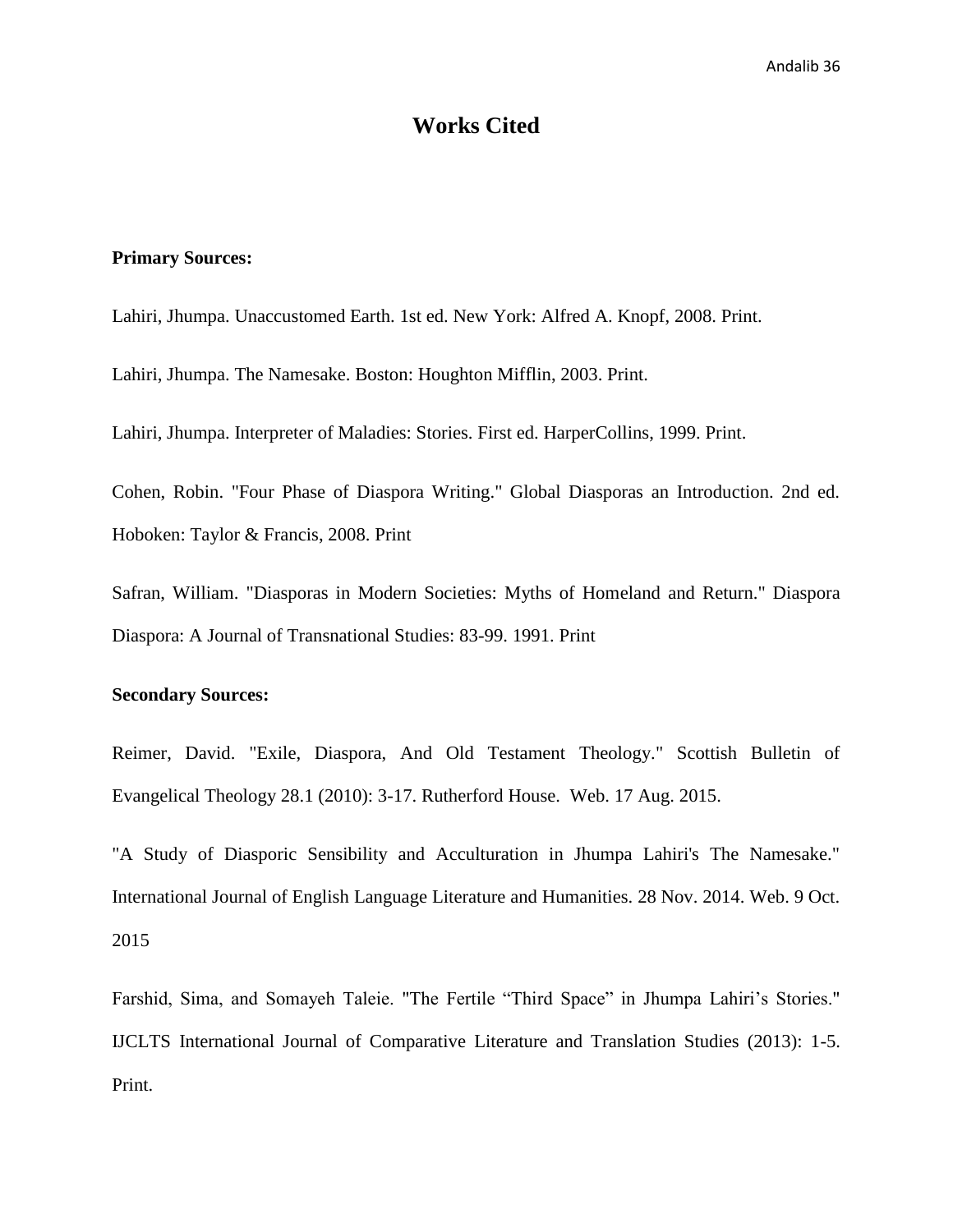Rana, Sujata. "Diasporic Crisis of Dual Identity in Jhumpa Lahiri's The Namesake." Language in India 10.1930-2940 (2010): 177-83. Print.

Monaco, Angelo. "Jhumpa Lahiri. The Interpreter of the New Indian Diaspora." (2015): 73-90. Print.

Macwan, Hiral. "Struggle for Identity and Diaspora in Jhumpa Lahiri's the Namesake." International Journal of Humanities and Social Science Invention 3.2319-7722 (2014): 45-49. Print.

Said, Edward. "Reflections on Exile." Reflections on Exile and Other Essays. Harvard UP, 2000. Print.

"Maladies of Belonging" interview with Vibhuti patel, NewsweekInternational (20<sup>th</sup> September 1999) Web. 9 Oct

Singh, Shaleen. "Diaspora Literature : A Testimony of Realism." Ezine Articles. Google, 28 July 2008. Web. 7 Aug. 2015.

S, Sujaritha. "A Reading of Diaspora Literature." Muse India 64. Muse India. Web. 13 July 2015.

Karthikadevi, C .G. "Diasporic Experiences in Jhumpa Lahiri's Interpreter of Maladies and Unaccustomed Earth." Language in India 15.1930-2940 (2015): 118-27. Print.

Chotiner, Isaac. "Jhumpa Lahiri." The Atlantic. Atlantic Media Company, 18 Mar. 2008. Web. 3 June 2015.

"Jhumpa Lahiri's Writing Techniques - Varnam." Varnam. 4 May 2008. Web. 4 June 2015.